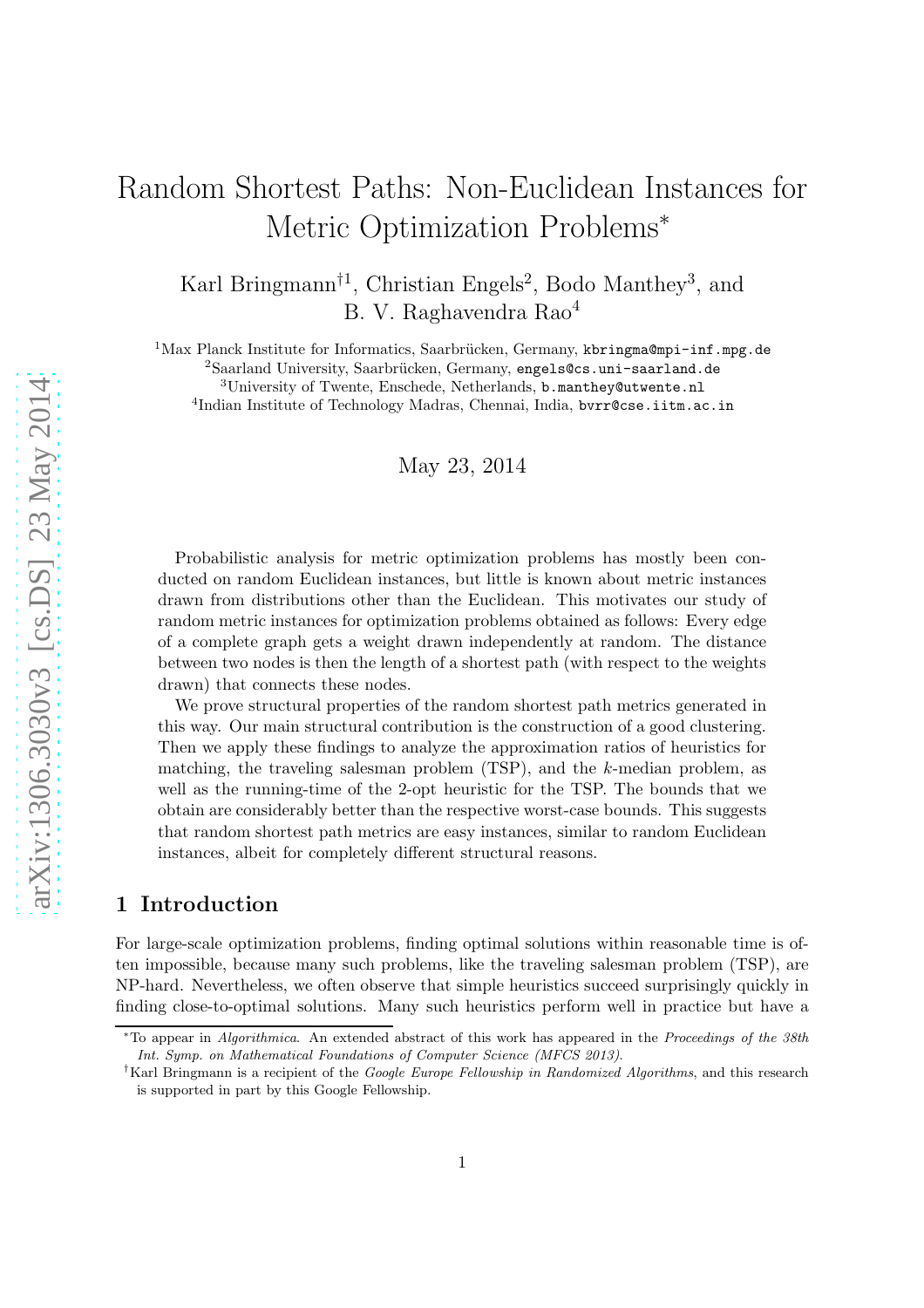poor worst-case performance. In order to explain the performance of such heuristics, probabilistic analysis has proved to be a useful alternative to worst-case analysis. Probabilistic analysis of optimization problems has been conducted with respect to arbitrary instances (without the triangle inequality) [\[19,](#page-17-0) [26\]](#page-18-0) or instances embedded in Euclidean space. In particular, the limiting behavior of various heuristics for many of the Euclidean optimization problems is known precisely [\[40\]](#page-19-0).

However, the average-case performance of heuristics for general metric instances is not well understood. This lack of understanding can be explained by two reasons: First, independent random edge lengths (without the triangle inequality) and random geometric instances are relatively easy to handle from a technical point of view – the former because of the independence of the lengths, the latter because Euclidean space provides a structure that can be exploited. Second, analyzing heuristics on random metric spaces requires an understanding of random metric spaces in the first place. While Vershik [\[39\]](#page-18-1) gave an analysis of a process for obtaining random metric spaces, using this directly to analyze algorithms seems difficult.

In order to initiate systematic research of heuristics on general metric spaces, we use the following model, proposed by Karp and Steele [\[27,](#page-18-2) Section 3.4]: given an undirected complete graph, we draw edge weights independently at random according to exponential distributions with parameter one. The distance between any two vertices is the total weight of the shortest path between them, measured with respect to the random weights. We call such instances random shortest path metrics.

This model is also known as first-passage percolation, and has been introduced by Broadbent and Hammersley as a model for passage of fluid in a porous medium [\[10,](#page-17-1) [11\]](#page-17-2). More recently, it has also been used to model shortest paths in networks such as the Internet [\[16\]](#page-17-3). The appealing feature of random shortest path metrics is their simplicity, which enables us to use them for the analysis of heuristics.

#### 1.1 Known and Related Results

There has been significant study of random shortest path metrics or first-passage percolation. The expected length of an edge is known to be  $\ln n/n$  [\[13,](#page-17-4) [24\]](#page-17-5). Asymptotically the same bound holds also for the longest edge almost surely [\[21,](#page-17-6) [24\]](#page-17-5). These results hold not only for the exponential distribution, but for every distribution with distribution function  $F$  satisfying  $F(x) = x + o(x)$  for small values of x [\[24\]](#page-17-5). (See also Section [6.](#page-15-0)) This model has been used to analyze algorithms for computing shortest paths [\[20,](#page-17-7) [21,](#page-17-6) [34\]](#page-18-3). Kulkarni and Adlakha have developed algorithmic methods to compute distribution and moments of several optimization problems [\[30](#page-18-4)[–32\]](#page-18-5). Beyond shortest path algorithms, random shortest path metrics have been applied only rarely to analyze algorithms. Dyer and Frieze [\[15\]](#page-17-8), answering a question raised by Karp and Steele [\[27,](#page-18-2) Section 3.4], analyzed the patching heuristic for the asymmetric TSP (ATSP) in this model. They showed that it comes within a factor of  $1 + o(1)$  of the optimal solution with high probability. Hassin and Zemel [\[21\]](#page-17-6) applied their findings to the 1-center problem.

From a more structural point of view, first-passage percolation has been analyzed in the area of complex networks, where the hop-count (the number of edges on a shortest path) and the length of shortest path trees have been analyzed [\[23\]](#page-17-9). These properties have also been studied on random graphs with random edge weights in various settings [\[7–](#page-16-0)[9,](#page-17-10) [22,](#page-17-11) [29\]](#page-18-6). Addario-Berry et al. [\[1\]](#page-16-1) have shown that the number of edges in the longest of the shortest paths is  $O(\log n)$ with high probability, and hence the shortest path trees have depth  $O(\log n)$ .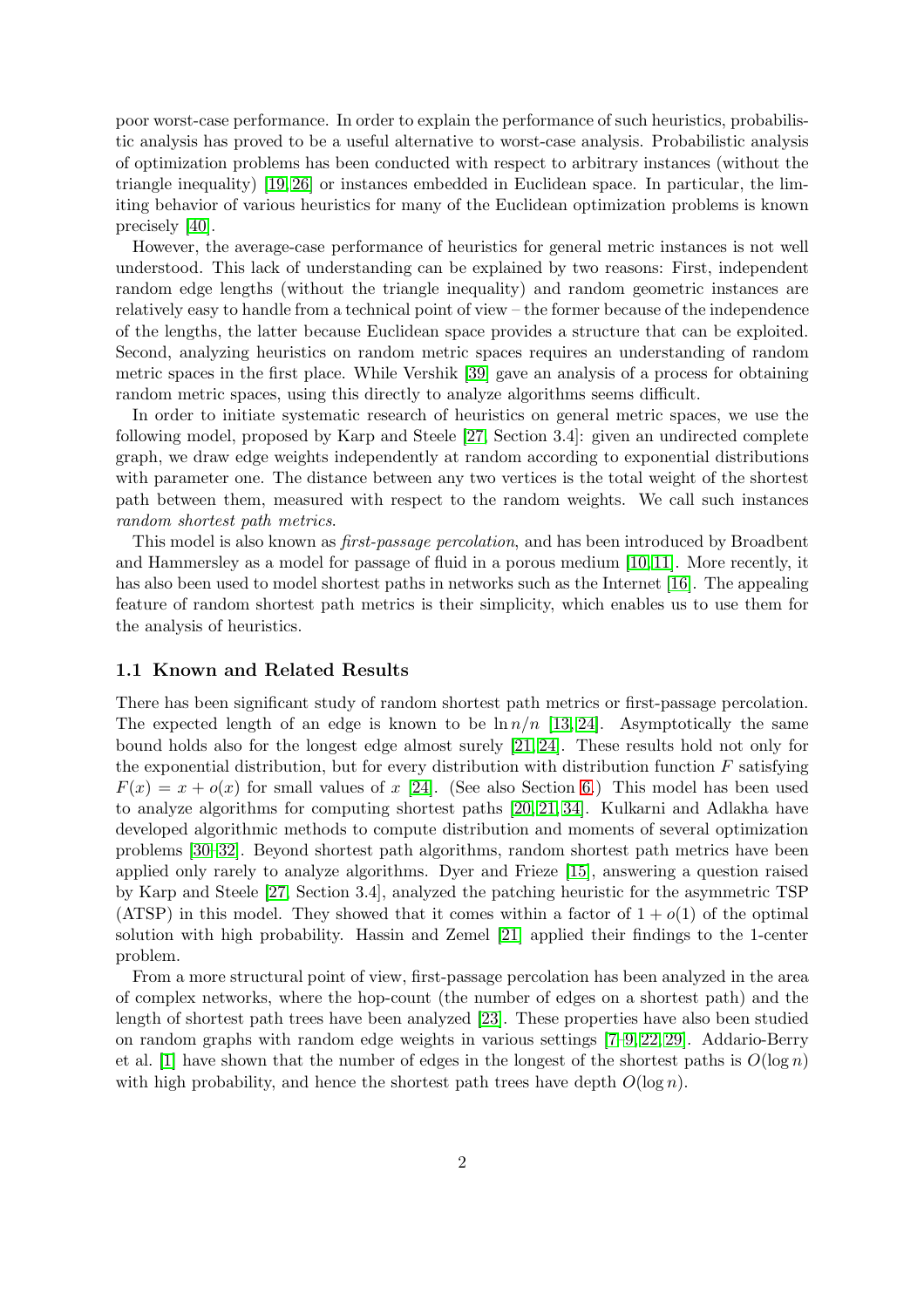#### 1.2 Our Results

As far as we are aware, simple heuristics such as greedy heuristics have not been studied in this model yet. Understanding the performance of such algorithms is particularly important as they are easy to implement and used in many applications.

We provide a probabilistic analysis of simple heuristics for optimization under random shortest path metrics. First, we provide structural properties of random shortest path metrics (Section [3\)](#page-3-0). Our most important structural contribution is proving the existence of a good clustering (Lemma [3.9\)](#page-6-0). Then we use these structural insights to analyze simple algorithms for minimum weight matching and the TSP to obtain better expected approximation ratios compared to the worst-case bounds. In particular, we show that the greedy algorithm for minimum-weight perfect matching (Theorem [4.2\)](#page-7-0), the nearest-neighbor heuristic for the TSP (Theorem [4.4\)](#page-8-0), and every insertion heuristic for the TSP (Theorem [4.6\)](#page-9-0) achieve constant expected approximation ratios. We also analyze the 2-opt heuristic for the TSP and show that the expected number of 2-exchanges required before the termination of the algorithm is bounded by  $O(n^8 \log^3 n)$  (Theorem [4.7\)](#page-10-0). Investigating further the structural properties of random shortest path metrics, we then consider the k-median problem (Section [5\)](#page-12-0), and show that the most trivial procedure of choosing k arbitrary vertices as k-median yields a  $1 + o(1)$  approximation in expectation, provided  $k = O(n^{1-\epsilon})$  for some  $\varepsilon > 0$  (Theorem [5.2\)](#page-12-1).

# 2 Model and Notation

We consider undirected complete graphs  $G = (V, E)$  without loops. First, we draw *edge weights*  $w(e)$  independently at random according to the exponential distribution<sup>[1](#page-2-0)</sup> with parameter 1.

Second, let the *distances*  $d: V \times V \to [0, \infty)$  be given as follows: the distance  $d(u, v)$  between u and v is the minimum total weight of a path connecting u and v. In particular, we have  $d(v, v) = 0$  for all  $v \in V$ ,  $d(u, v) = d(v, u)$  because G is undirected, and the triangle inequality:  $d(u, v) \leq d(u, x) + d(x, v)$  for all  $u, x, v \in V$ . We call the complete graph with distances d obtained from random weights w a random shortest path metric.

We use the following notation: Let  $\Delta_{\text{max}} = \max_{u,v} d(u,v)$  denote the *diameter* of the random shortest path metric. Let  $B_{\Delta}(v) = \{u \in V \mid d(u, v) \leq \Delta\}$  be the ball of radius  $\Delta$  around v, i.e., the set of all nodes whose distance to v is at most  $\Delta$ .

We denote the minimal  $\Delta$  such that there are at least k nodes within a distance of  $\Delta$  of v by  $\tau_k(v)$ . Formally, we define  $\tau_k(v) = \min{\{\Delta \mid |B_{\Delta}(v)| \geq k\}}$ .

By  $Exp(\lambda)$ , we denote the exponential distribution with parameter  $\lambda$ . If a random variable X is distributed according to a probability distribution  $P$ , we write  $X \sim P$ . In particular,  $X \sim \sum_{i=1}^{m} \text{Exp}(\lambda_i)$  means that X is the sum of m independent exponentially distributed random variables with parameters  $\lambda_1, \ldots, \lambda_m$ .

By exp, we denote the exponential function. For  $n \in \mathbb{N}$ , let  $[n] = \{1, \ldots, n\}$  and let  $H_n = \sum_{i=1}^n 1/i$  be the *n*-th harmonic number.

<span id="page-2-0"></span><sup>1</sup>Exponential distributions are technically the easiest to handle because they are memoryless. We will discuss other distributions in Section [6.](#page-15-0)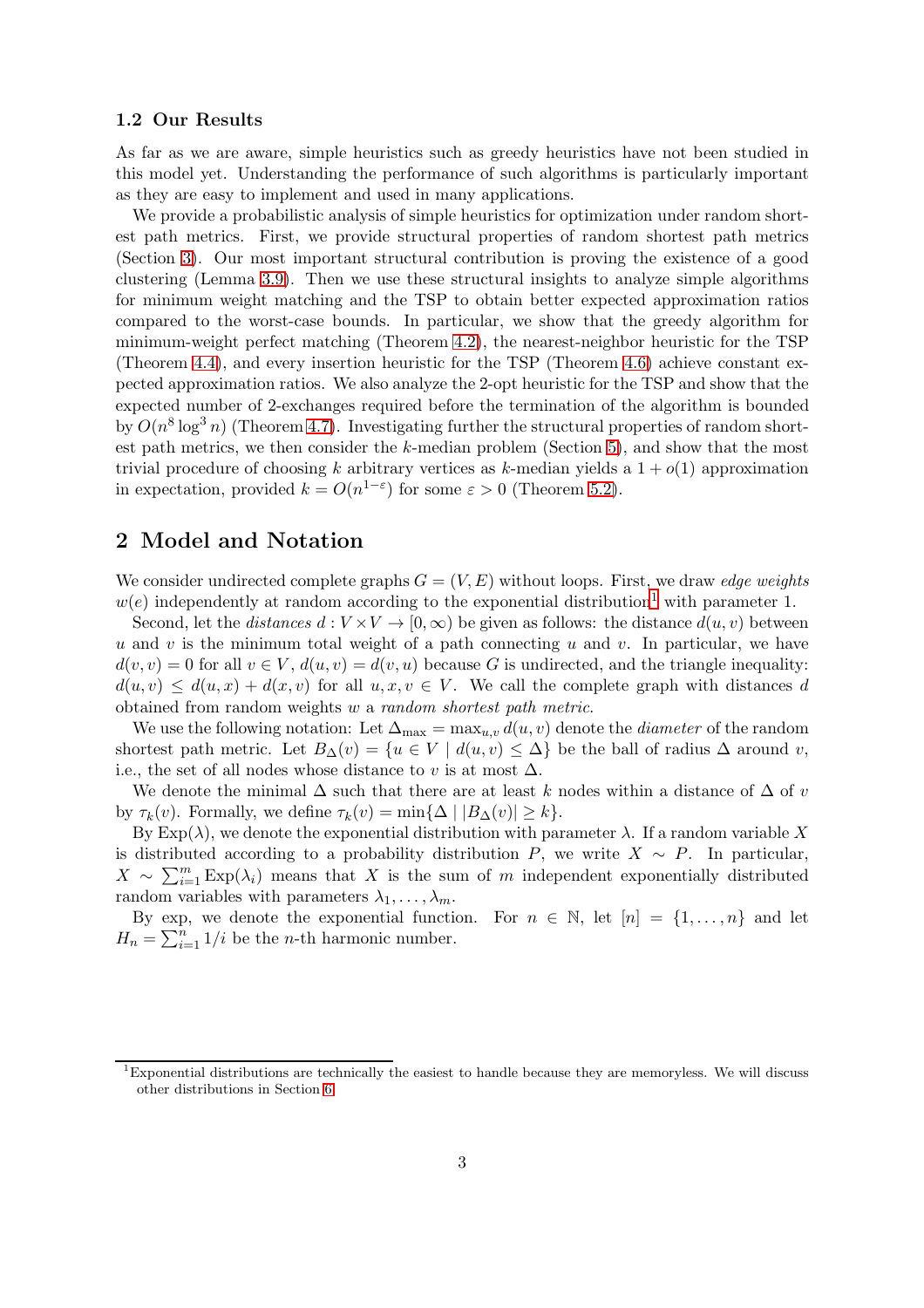# <span id="page-3-0"></span>3 Structural Properties of Shortest Path Metrics

#### 3.1 Random Process

To understand random shortest path metrics, it is convenient to fix a starting vertex  $v$  and see how the lengths from  $v$  to the other vertices develop. In this way, we analyze the distribution of  $\tau_k(v)$ .

The values  $\tau_k(v)$  are generated by a simple birth process as follows. (The same process has been analyzed by Davis and Prieditis [\[13\]](#page-17-4), Janson [\[24\]](#page-17-5), and also in subsequent papers.) For  $k = 1$ , we have  $\tau_k(v) = 0$ .

For  $k \geq 1$ , we are looking for the closest vertex to any vertex in  $B_{\tau_k(v)}(v)$  in order to obtain  $\tau_{k+1}(v)$ . This conditions all edges  $(u, x)$  with  $u \in B_{\tau_k(v)}(v)$  and  $x \notin B_{\tau_k(v)}(v)$  to be of length at least  $\tau_k(v) - d(v, u)$ . The set  $B_{\tau_k(v)}(v)$  contains k vertices. Thus, there are  $k \cdot (n - k)$  edges to the rest of the graph. Consequently, the difference  $\delta_k = \tau_{k+1}(v) - \tau_k(v)$  is distributed as the minimum of  $k(n-k)$  exponential random variables (with parameter 1), or, equivalently, as  $\text{Exp}(k \cdot (n-k))$ . We obtain that  $\tau_{k+1}(v) \sim \sum_{i=1}^{k} \text{Exp}(i \cdot (n-i))$ . Note that these exponential distributions as well as the random variables  $\delta_1, \ldots, \delta_n$  are independent.

Exploiting linearity of expectation and that the expected value of  $Exp(\lambda)$  is  $1/\lambda$  we obtain the following lemma.

<span id="page-3-1"></span>**Lemma 3.1.** For any  $k \in [n]$  and any  $v \in V$ , we have  $\mathbb{E}(\tau_k(v)) = \frac{1}{n} \cdot (H_{k-1} + H_{n-1} - H_{n-k})$ and  $\tau_k(v) \sim \sum_{i=1}^{k-1} \text{Exp}(i \cdot (n-i)).$ 

*Proof.* The proof is by induction on k. For  $k = 1$ , we have  $\tau_k(v) = 0$  and  $H_{k-1} + H_{n-1} - H_{n-k} =$  $H_0 + H_{n-1} - H_{n-1} = 0$ . Now assume that the lemma holds for k for some  $k \ge 1$ . In the paragraph preceding this lemma we have seen that  $\tau_{k+1}(v) - \tau_k(v) \sim \text{Exp}(k(n-k))$ . Thus,  $\mathbb{E}(\tau_{k+1}(v) - \tau_k(v)) = \frac{1}{k(n-k)}$ . Plugging in the induction hypothesis yields

$$
\mathbb{E}(\tau_{k+1}(v)) = \mathbb{E}(\tau_k(v)) + \frac{1}{k \cdot (n-k)} = \frac{1}{n} \cdot \left( H_{k-1} + H_{n-1} - H_{n-k} + \frac{1}{k} + \frac{1}{n-k} \right)
$$

$$
= \frac{1}{n} \cdot \left( H_k + H_{n-1} - H_{n-(k+1)} \right).
$$

 $\Box$ 

From this result, we can easily deduce two known results: averaging over k yields that the expected distance of an edge is  $\frac{H_{n-1}}{n-1} \approx \ln n/n$  [\[13,](#page-17-4) [24\]](#page-17-5). The longest distance from v to any other node is  $\tau_n(v)$ , which is  $2H_{n-1}/n \approx 2 \ln n/n$  in expectation [\[24\]](#page-17-5). For completeness, let us mention that the diameter  $\Delta_{\text{max}}$  is approximately 3ln  $n/n$  [\[24\]](#page-17-5). However, this does not follow immediately from Lemma [3.1.](#page-3-1)

#### <span id="page-3-3"></span>3.2 Distribution of  $\tau_k(v)$

Let us now have a closer look at cumulative distribution function of  $\tau_k(v)$  for fixed  $v \in V$  and  $k \in [n]$ . To do this, the following lemma is very useful.

<span id="page-3-2"></span>**Lemma 3.2.** Let  $X \sim \sum_{i=1}^{n} \text{Exp}(ci)$ . Then  $\mathbb{P}(X \le \alpha) = (1 - e^{-c\alpha})^n$ .

*Proof.* The random variable X has the same distribution as  $\max_{i=1}^{n} Y_i$ , where  $Y_i \sim \text{Exp}(c)$ . We have  $X \leq \alpha$  if and only if  $Y_i \leq \alpha$  for all  $i \in \{1, \ldots, n\}.$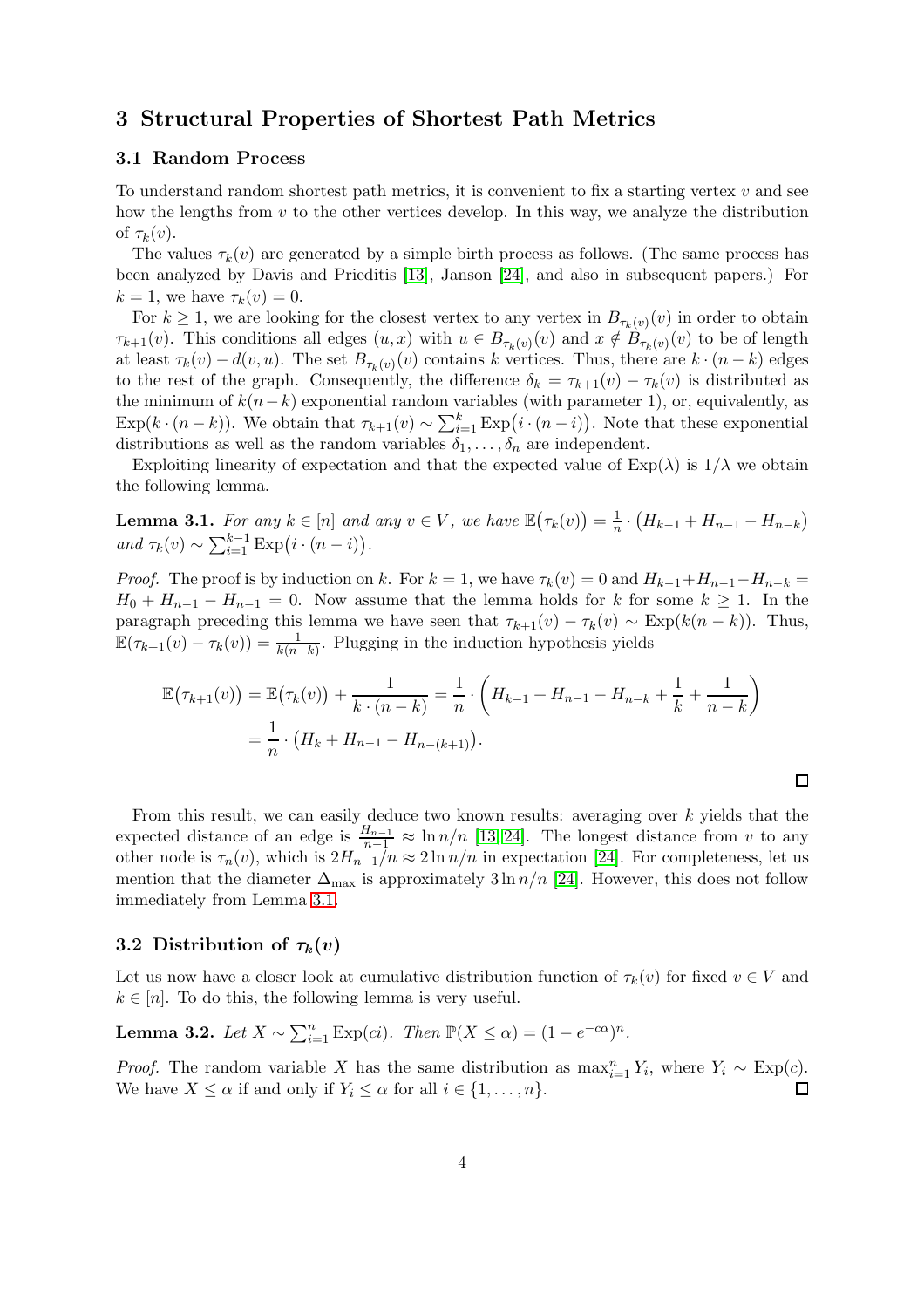In the following, let  $F_k$  denote the cumulative distribution function of  $\tau_k(v)$  for some fixed vertex  $v \in V$ , i.e.,  $F_k(x) = \mathbb{P}(\tau_k(v) \leq x)$ .

<span id="page-4-0"></span>**Lemma 3.3.** For every  $\Delta \geq 0$ ,  $v \in V$ , and  $k \in [n]$ , we have

$$
(1 - \exp(-(n-k)\Delta))^{k-1} \le F_k(\Delta) \le (1 - \exp(-n\Delta))^{k-1}.
$$

*Proof.* Lemma [3.1](#page-3-1) states that  $\tau_k(v) \sim \sum_{i=1}^{k-1} \text{Exp}(i(n-i))$ . We approximate the parameters by ci for  $c \in \{n-k, n\}$ . The distribution with  $c = n$  is stochastically dominated by the true distribution, which is in turn dominated by the distribution obtained for  $c = n - k$ . We apply Lemma 3.2 with  $c = n$  and  $c = n - k$ . Lemma [3.2](#page-3-2) with  $c = n$  and  $c = n - k$ .

<span id="page-4-2"></span>**Lemma 3.4.** Fix  $\Delta \geq 0$  and a vertex  $v \in V$ . Then

$$
(1 - \exp(-(n - k)\Delta))^{k-1} \le \mathbb{P}(|B_{\Delta}(v)| \ge k) \le (1 - \exp(-n\Delta))^{k-1}
$$

.

*Proof.* We have  $|B_{\Delta}(v)| \geq k$  if and only if  $\tau_k(v) \leq \Delta$ . The lemma follows from Lemma [3.3.](#page-4-0)  $\square$ 

We can improve Lemma [3.3](#page-4-0) slightly in order to obtain even closer upper and lower bounds. For  $n, k \geq 2$ , combining Lemmas [3.3](#page-4-0) and [3.5](#page-4-1) yields tight upper and lower bounds if we disregard the constants in the exponent, namely  $F_k(\Delta) = (1 - \exp(-\Theta(n\Delta)))^{\Theta(k)}$ .

<span id="page-4-1"></span>**Lemma 3.5.** For all  $v \in V$ ,  $k \in [n]$ , and  $\Delta \geq 0$ , we have

$$
F_k(\Delta) \ge (1 - \exp(-(n-1)\Delta/4))^{n-1}
$$

and

$$
F_k(\Delta) \ge (1 - \exp(-(n-1)\Delta/4))^{\frac{4}{3}(k-1)}
$$

.

*Proof.* As  $\tau_k(v)$  is monotonically increasing in k, we have  $F_k(\Delta) \geq F_{k+1}(\Delta)$  for all k. Thus, we have to prove the claim only for  $k = n$ . In this case,  $\tau_n(v) \sim \sum_{i=1}^{n-1} \text{Exp}(\lambda_i)$ , with  $\lambda_i =$  $i(n-i) = \lambda_{n-i}$ . Setting  $m = \lceil n/2 \rceil$  and exploiting the symmetry around m yields

$$
\tau_n(v) \leq \sum_{i=1}^m \mathrm{Exp}(\lambda_i) + \sum_{i=1}^m \mathrm{Exp}(\lambda_i) = \tau_m(v) + \tau_m(v).
$$

Here, " $\lt$ " means stochastic dominance, " $\equiv$ " means equal distribution, and " $\pm$ " means adding up two independent random variables. Hence,

$$
F_n(\Delta) = \mathbb{P}(\tau_n(v) \leq \Delta) \geq \mathbb{P}(\tau_m(v) + \tau_m(v) \leq \Delta) \geq \mathbb{P}(\tau_m(v) \leq \Delta/2)^2.
$$

By Lemma [3.3,](#page-4-0) and using  $m \leq (n+1)/2$ , this is bounded by

$$
F_n(\Delta) \ge (1 - \exp(-(n-m)\Delta/2))^{2(m-1)} \ge (1 - \exp(-(n-1)\Delta/4))^{n-1}.
$$

For the second inequality, we use the first inequality of Lemma [3.5](#page-4-1) for  $k - 1 \ge \frac{3}{4}(n - 1)$  and Lemma [3.3](#page-4-0) for  $k-1 < \frac{3}{4}$  $\frac{3}{4}(n-1)$  as then  $n-k \ge (n-1)/4$ .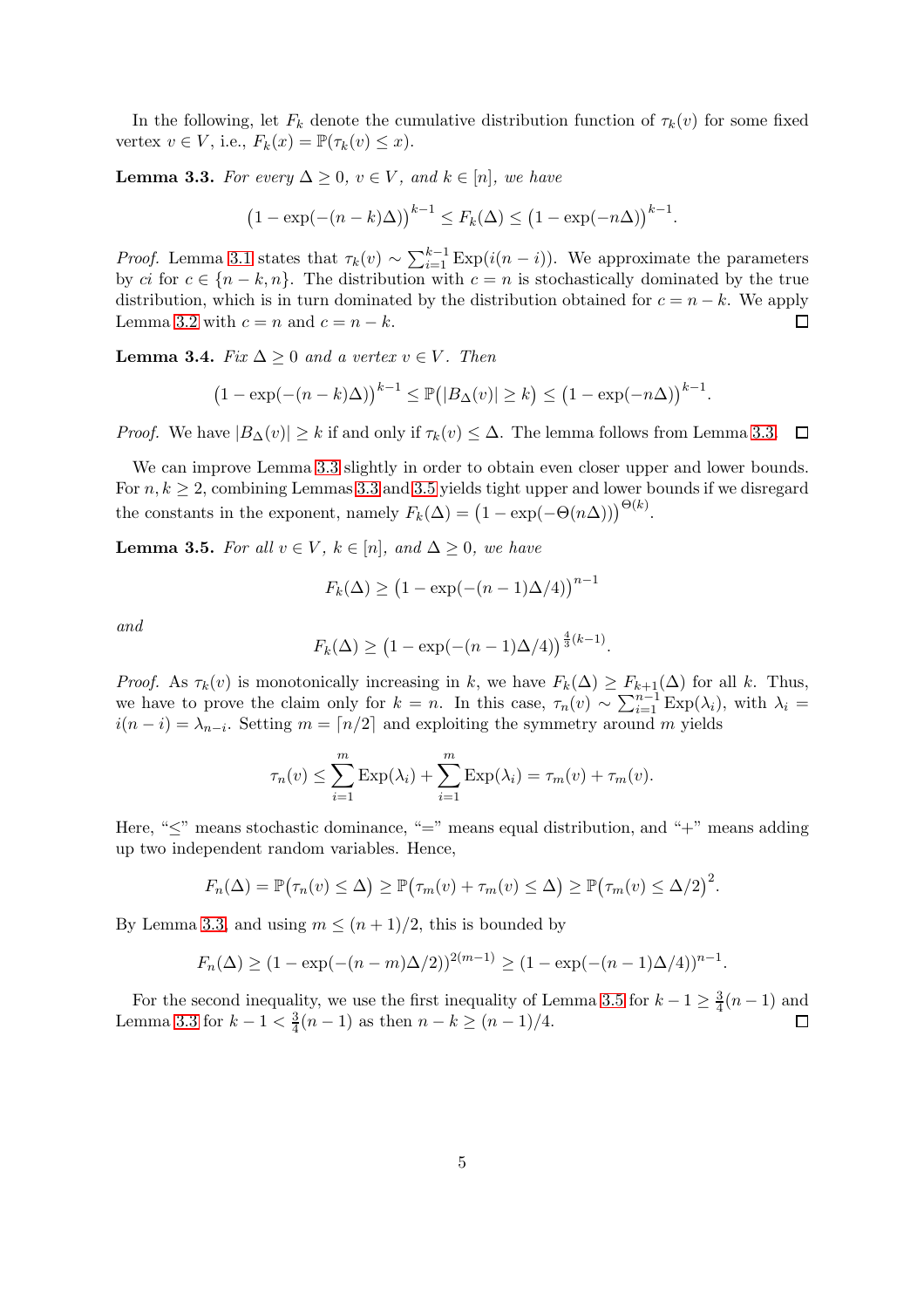## 3.3 Tail Bounds for  $|B_{\Delta}(v)|$  and  $\Delta_{\text{max}}$

Our first tail bound for  $|B_{\Delta}(v)|$ , which is the number of vertices within distance  $\Delta$  of a given vertex  $v$ , follows directly from Lemma [3.3.](#page-4-0) From this lemma we derive the following corollary, which is a crucial ingredient for the existence of good clusterings and, thus, for the analysis of heuristics in the remainder of this paper.

<span id="page-5-0"></span>Corollary 3.6. Let  $n \geq 5$  and fix  $\Delta \geq 0$  and a vertex  $v \in V$ . Then we have

$$
\mathbb{P}\left(|B_{\Delta}(v)| < \min\left\{\exp\left(\Delta n/5\right), \frac{n+1}{2}\right\}\right) \leq \exp\left(-\Delta n/5\right).
$$

Proof. Lemma [3.4](#page-4-2) yields

$$
\mathbb{P}\left(|B_{\Delta}(v)| < \min\left\{\exp\left(\Delta \frac{n-1}{4}\right), \frac{n+1}{2}\right\}\right) \le 1 - \left(1 - \exp\left(-\frac{n-1}{2}\Delta\right)\right)^{\exp(\Delta(n-1)/4)} \le \exp\left(-\Delta \frac{n-1}{4}\right),
$$

where the last inequality follows from  $(1-x)^y \ge 1-xy$  for  $y \ge 1$ ,  $x \ge 0$ . Using  $(n-1)/4 \ge n/5$ for  $n \geq 5$  completes the proof.

Corollary [3.6](#page-5-0) is almost tight according to the following result.

Corollary 3.7. Fix  $\Delta \geq 0$ , a vertex  $v \in V$ , and any  $c > 1$ . Then

$$
\mathbb{P}(|B_{\Delta}(v)| \geq \exp(c\Delta n)) < \exp(-(c-1)\Delta n).
$$

*Proof.* Lemma [3.4](#page-4-2) with  $k = c\Delta n$  yields

$$
\mathbb{P}(|B_{\Delta}(v)| \ge \exp(c\Delta n)) \le (1 - \exp(-n\Delta))^{\exp(c\Delta n) - 1}.
$$

Using  $1 + x \leq e^x$ , we get

$$
\mathbb{P}(|B_{\Delta}(v)| \geq \exp(c\Delta n)) \leq \exp(\exp(-n\Delta) - \exp((c-1)\cdot \Delta n)).
$$

Now, we bound  $\exp(-n\Delta) \leq 1$  and  $\exp((c-1) \cdot \Delta n) \geq 1 + (c-1) \cdot \Delta n$ , which yields the claimed inequality.

Janson [\[24\]](#page-17-5) derived the following tail bound for the diameter  $\Delta_{\text{max}}$ . A qualitatively similar bound can be proved using Lemma [3.4](#page-4-2) and can also be derived from Hassin and Zemel's analysis [\[21\]](#page-17-6). However, Janson's bound is stronger with respect to the constants in the exponent.

<span id="page-5-1"></span>**Lemma 3.8** (Janson [\[24,](#page-17-5) p. 352]). For any fixed  $c > 3$ , we have  $\mathbb{P}(\Delta_{\text{max}} > c \ln(n)/n) \le$  $O(n^{3-c}\log^2 n).$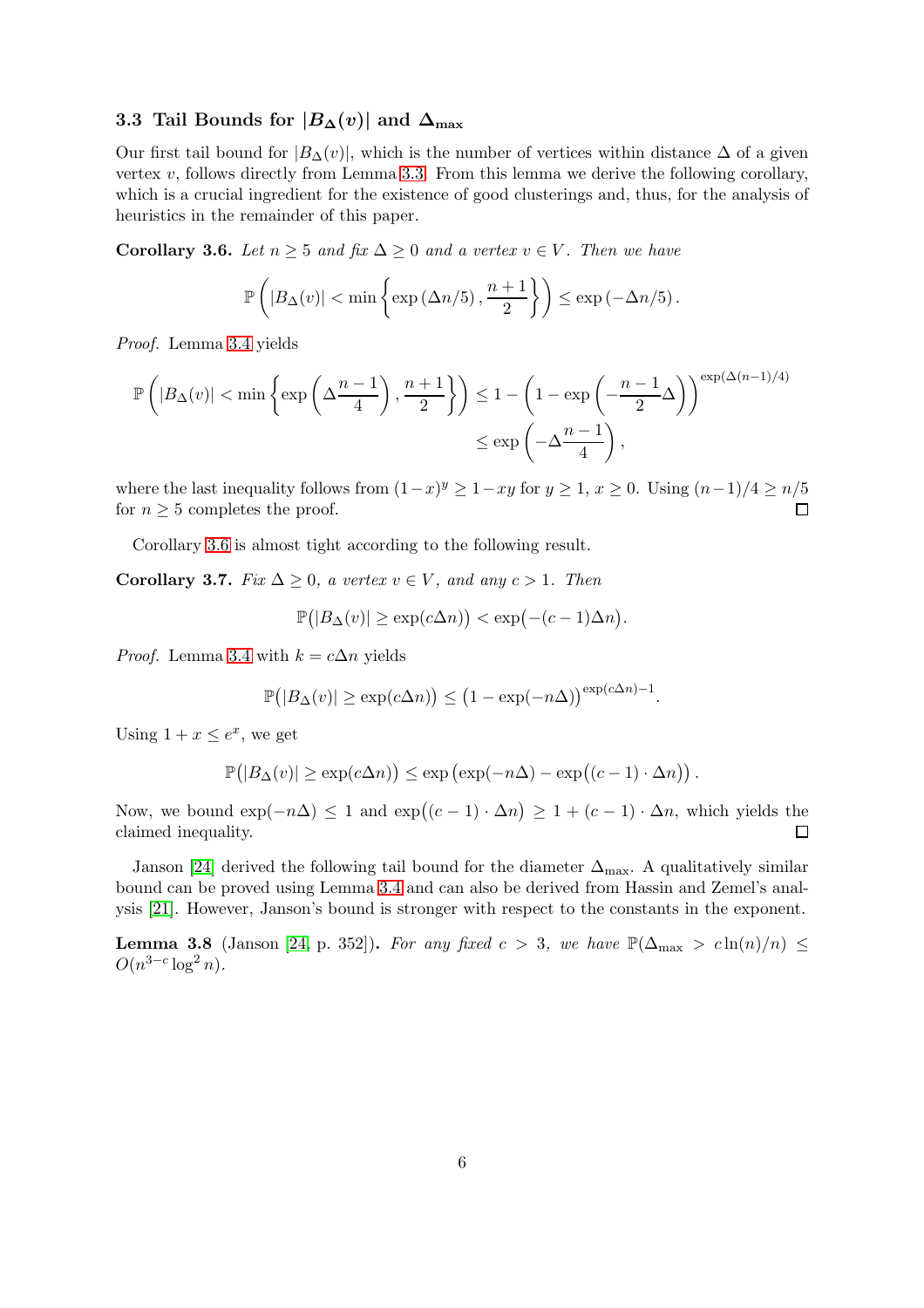#### 3.4 Balls and Clusters

In this section, we show our main structural contribution, which is a global property of random shortest path metrics. We show that such instances can be divided into a small number of clusters of any given diameter.

From now on, let  $s_{\Delta} = \min\{\exp(\Delta n/5), (n+1)/2\}$ , as in Corollary [3.6.](#page-5-0) If  $|B_{\Delta}(v)|$ , the number of vertices within distance  $\Delta$  of v, is at least  $s_{\Delta}$ , then we call the vertex v a *dense*  $\Delta$ -center, and we call the set  $B_{\Delta}(v)$  of vertices within distance  $\Delta$  of v (including v itself) the  $\Delta$ -ball of v. Otherwise, if  $|B_{\Delta}(v)| < s_{\Delta}$ , and v is not part of any  $\Delta$ -ball, we call the vertex v a sparse  $\Delta$ -center. Any two vertices in the same  $\Delta$ -ball have a distance of at most 2 $\Delta$  because of the triangle inequality.

If  $\Delta$  is clear from the context, then we also speak about centers and balls without parameter. We can bound, by Corollary [3.6,](#page-5-0) the expected number of sparse  $\Delta$ -centers to be at most  $O(n/s_{\Delta}).$ 

We want to partition the graph into a small number of clusters, each of diameter at most  $6\Delta$ . For this purpose, we put each sparse  $\Delta$ -center in its own cluster (of size 1). Then the diameter of each such cluster is 0, which is trivially upper-bounded by  $6\Delta$ , and the number of these clusters is expected to be at most  $O(n/s<sub>\Delta</sub>)$ .

We are left with the dense ∆-centers, which we cluster using the following algorithm: Consider an auxiliary graph whose vertices are all dense ∆-centers. We draw an edge between two dense  $\Delta$ -centers u and v if  $B_{\Delta}(u) \cap B_{\Delta}(v) \neq \emptyset$ . Now consider any maximal independent set of this auxiliary graph (for instance, a greedy independent set), and let  $t$  be the number of its vertices. Then we form initial clusters  $C_1'$  $C'_1, \ldots, C'_t$ , each containing one of the  $\Delta$ -balls corresponding to the vertices in the independent set. By the independence, all these  $t \Delta$ -balls are disjoint, which implies  $t \leq n/s_\Delta$ . The ball of every remaining center v has at least one vertex in one of the  $C_i'$  $j_i'$ . We add all remaining vertices of  $B_{\Delta}(v)$  to such a  $C_i'$  $i'$  to form the final clusters  $C_1, \ldots, C_t$ . By construction, the diameter of each  $C_i$  is at most 6∆: Consider any two vertices  $u, v \in C_i$ . The distance of u towards its closest neighbor in the initial ball  $C_i'$  $i'$  is at most 2 $\Delta$ . The same holds for v. Finally, the diameter of the initial ball  $C_i'$  $i_i$  is also at most 2 $\Delta$ .

With this partitioning, we have obtained the following structure: We have an expected number of  $O(n/s<sub>\Delta</sub>)$  clusters of size 1 and diameter 0, and a number of  $O(n/s<sub>\Delta</sub>)$  clusters of size at least s<sub>△</sub> and diameter at most 6△. Thus, we have  $O(n/s<sub>Δ</sub>) = O(1+n/\exp(\Delta n/5))$  clusters in total. We summarize these findings in the following lemma. This lemma is the crucial ingredient for bounding the expected approximation ratios of the greedy, nearest-neighbor, and insertion heuristics.

<span id="page-6-0"></span>**Lemma 3.9.** Consider a random shortest path metric and let  $\Delta \geq 0$ . If we partition the instance into clusters, each of diameter at most  $6\Delta$ , then the expected number of clusters needed is  $O(1 + n/\exp(\Delta n/5))$ .

## 4 Analysis of Heuristics

#### 4.1 Greedy Heuristic for Minimum-Length Perfect Matching

Finding minimum-length perfect matchings in metric instances is the first problem that we consider. This problem has been widely considered in the past and has applications in, e.g., optimizing the speed of mechanical plotters [\[35,](#page-18-7)38]. The worst-case running-time of  $O(n^3)$  for finding an optimal matching is prohibitive if the number  $n$  of points is large. Thus, simple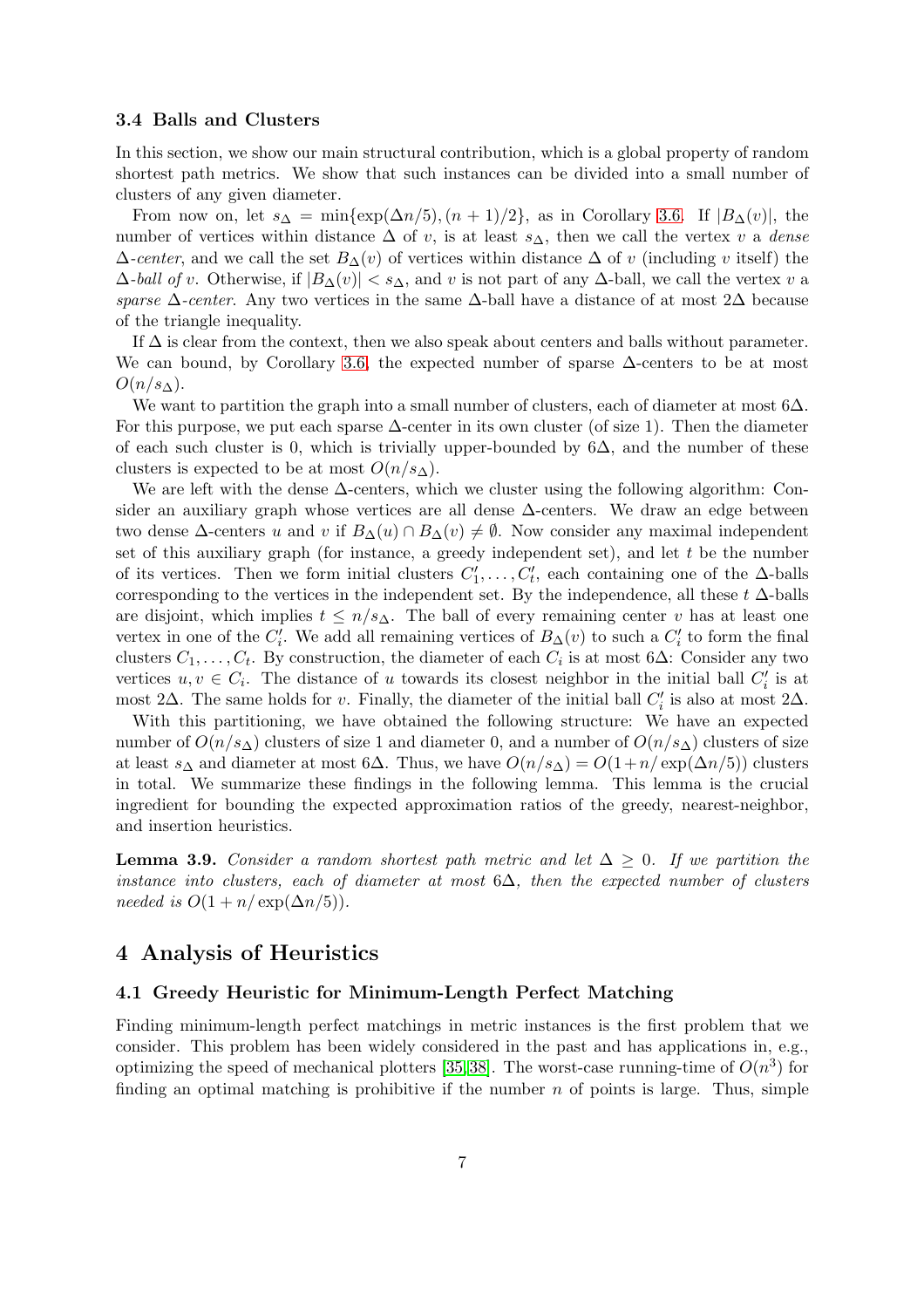heuristics are often used, with the greedy heuristic being probably the simplest one: at every step, choose an edge of minimum length incident to the unmatched vertices and add it to the partial matching. Let GREEDY denote the cost of the matching output by this greedy matching heuristic, and let MM denote the optimum value of the minimum-length perfect matching. The worst-case approximation ratio for greedy matching on metric instances is  $\Theta(n^{\log_2(3/2)})$  [\[35\]](#page-18-7), where  $\log_2(3/2) \approx 0.58$ . In the case of Euclidean instances, the greedy algorithm has an approximation ratio of  $O(1)$  with high probability on random instances [\[5\]](#page-16-2). For independent random edge weights (without the triangle inequality), the expected weight of the matching computed by the greedy algorithm is  $\Theta(\log n)$  [\[14\]](#page-17-12) whereas the optimal matching has a weight of  $\Theta(1)$  with high probability, which gives an  $O(\log n)$  approximation ratio.

We show that greedy matching finds a matching of constant expected length on random shortest path metrics.

#### <span id="page-7-1"></span>Theorem 4.1.  $\mathbb{E}(\mathsf{GREEDY}) = O(1)$ .

*Proof.* Let  $\Delta_i = \frac{i}{n}$  $\frac{i}{n}$ . We divide the run of GREEDY in phases as follows: we say that GREEDY is in phase *i* if edges  $\{u, v\}$  are inserted such that  $d(u, v) \in (6\Delta_{i-1}, 6\Delta_i]$ . Lemma [3.8](#page-5-1) allows to show that the expected sum of all edges longer than  $\Delta_{\Omega(\log n)}$  is  $o(1)$ , so we can ignore them.

GREEDY goes through phases i with increasing i (phases can be empty). We now estimate the contribution of phase  $i$  to the matching computed by GREEDY. Using Lemma [3.9,](#page-6-0) after phase  $i-1$  we can find a clustering into clusters of diameter at most  $6\Delta_{i-1}$  using an expected number of  $O(1+n/e^{(i-1)/5})$  clusters. Each such cluster can have at most one unmatched vertex. Thus, we have to add at most  $O(1 + n/e^{(i-1)/5})$  edges in phase i. Each such edge connects vertices at a distance of at most  $6\Delta_i$ . Hence, the contribution of phase i is  $O(\frac{i}{n})$  $\frac{i}{n} \cdot (1 + n/e^{(i-1)/5}))$ in expectation. Summing over all phases yields the desired bound:

$$
\mathbb{E}(\text{GREEDY}) = o(1) + \sum_{i=1}^{O(\log n)} O\left(\frac{i}{e^{(i-1)/5}} + \frac{i}{n}\right) = O(1).
$$

 $\Box$ 

Careful analysis allows us to bound the expected approximation ratio.

<span id="page-7-0"></span>Theorem 4.2. The greedy algorithm for minimum-length perfect matching has constant approximation ratio on random shortest path metrics, i.e.,  $\mathbb{E} \left( \frac{\overline{\text{GREEDY}}}{\text{MM}} \right) = O(1)$ .

We will use the following tail bound to estimate the approximation ratios of the greedy heuristic for matching as well as the nearest-neighbor and insertion heuristics for the TSP.

<span id="page-7-2"></span>**Lemma 4.3.** Let  $\alpha \in [0,1]$ . Let  $S_m$  be the sum of the lightest m edge weights, where  $m \geq \alpha n$ . Then, for all  $c \in [0,1]$ , we have

$$
\mathbb{P}(S_m \le c) \le \left(\frac{e^2c}{2\alpha^2}\right)^{\alpha n}.
$$

Furthermore,  $\mathsf{TSP} \geq \mathsf{MM} \geq S_{n/2}$ , where  $\mathsf{TSP}$  and  $\mathsf{MM}$  denote the length of the shortest  $\mathsf{TSP}$ tour and the minimum-weight perfect matching, respectively, in the corresponding shortest path metric.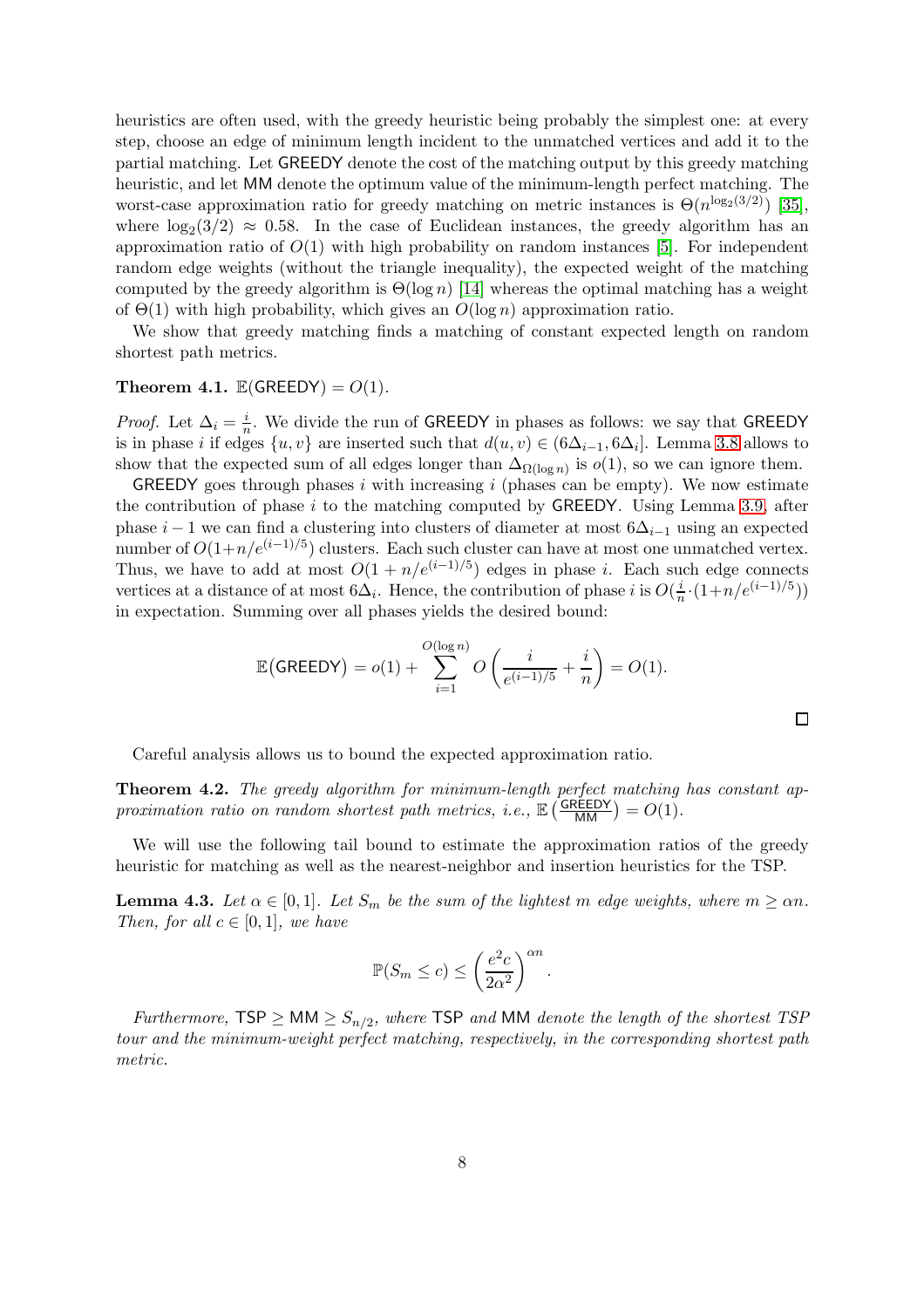*Proof.* Let  $X \sim \sum_{i=1}^{m} \text{Exp}(1)$ , and let Y be the sum of m independent random variables drawn uniformly from [0, 1]. The random variable X stochastically dominates Y, and  $\mathbb{P}(Y \leq c)$  =  $c^m/m!$ .

The probability that  $S_m \leq c$  is at most the probability that there exists a subset of the edges of cardinality m whose total weight is at most c. By a union bound and using  $\binom{a}{b}$  $\binom{a}{b} \leq (ae/b)^b,$  $\binom{n}{2}$  $\binom{n}{2} \leq n^2/2$ , and  $a! > (a/e)^a$ , we obtain

$$
\mathbb{P}(S_m \le c) \le \binom{\binom{n}{2}}{m} \cdot \frac{c^m}{m!} \le \left(\frac{n^2 e^2 c}{2m^2}\right)^m \le \left(\frac{e^2 c}{2\alpha^2}\right)^m
$$

.

We can replace m by its lower bound  $\alpha n$  in the exponent [\[2,](#page-16-3) Fact 2.1] to obtain the first claim.

It remains to prove  $\text{TSP} \geq \text{MM} \geq S_{n/2}$ . The first inequality is trivial. For the second inequality, consider a minimum-weight perfect matching in a random shortest path metric. We replace every edge by the corresponding paths. If we disregard multiple edges, then we are still left with at least  $n/2$  edges whose length is not shortened by taking shortest paths. The sum of the weights of these  $n/2$  edges is at most MM and at least  $S_{n/2}$ . □

Proof of Theorem [4.2.](#page-7-0) The worst-case approximation ratio of GREEDY for minimum-weight perfect matching is  $n^{\log_2(3/2)}$  [\[35\]](#page-18-7). Let  $c > 0$  be a sufficiently small constant. Then the approximation ratio of GREEDY on random shortest path instances is

$$
\mathbb{E}\left(\frac{\text{GREEDY}}{\text{MM}}\right) \leq \mathbb{E}\left(\frac{\text{GREEDY}}{c}\right) + \mathbb{P}(\text{MM} < c) \cdot n^{\log_2(3/2)}.
$$

By Theorem [4.1,](#page-7-1) the first term is  $O(1)$ . Since c is sufficiently small, Lemma [4.3](#page-7-2) shows that the second term is  $o(1)$ .  $\Box$ 

#### 4.2 Nearest-Neighbor algorithm for the TSP

A greedy analogue for the traveling salesman problem (TSP) is the nearest neighbor heuristic: (1) Start with some starting vertex  $v_0$  as the current vertex v. (2) At every iteration, choose the nearest yet unvisited neighbor u of the current vertex v (called the successor of v) as the next vertex in the tour, and move to the next iteration with the new vertex u as the current vertex v. (3) Go back to the first vertex  $v_0$  if all vertices are visited. Let NN denote both the nearest-neighbor heuristic itself and the cost of the tour computed by it. Let TSP denote the cost of an optimal tour. The nearest-neighbor heuristic NN achieves a worst-case ratio of  $O(\log n)$  for metric instances and also an average-case ratio (for independent, non-metric edge lengths) of  $O(\log n)$  [\[4\]](#page-16-4). We show that NN achieves a constant approximation ratio on random shortest path instances.

<span id="page-8-0"></span>**Theorem 4.4.** For random shortest path instances we have  $\mathbb{E}(NN) = O(1)$  and  $\mathbb{E}(\frac{NN}{TSP}) =$  $O(1)$ .

*Proof.* The proof is similar to the proof of Theorem [4.2.](#page-7-0) Let  $\Delta_i = i/n$  for  $i \in \mathbb{N}$ . Let  $Q = O(\log n/n)$  be sufficiently large.

Consider the clusters obtained with parameter  $\Delta_i$  as in the discussion preceding Lemma [3.9.](#page-6-0) These clusters have diameters of at most  $6\Delta_i$ . We refer to these clusters as the *i-clusters*. Let v be any vertex. We call v bad at i, if v is in some *i*-cluster and NN chooses a vertex at a distance of more than  $6\Delta_i$  from v for leaving v. Hence, if v is bad at i, then the next vertex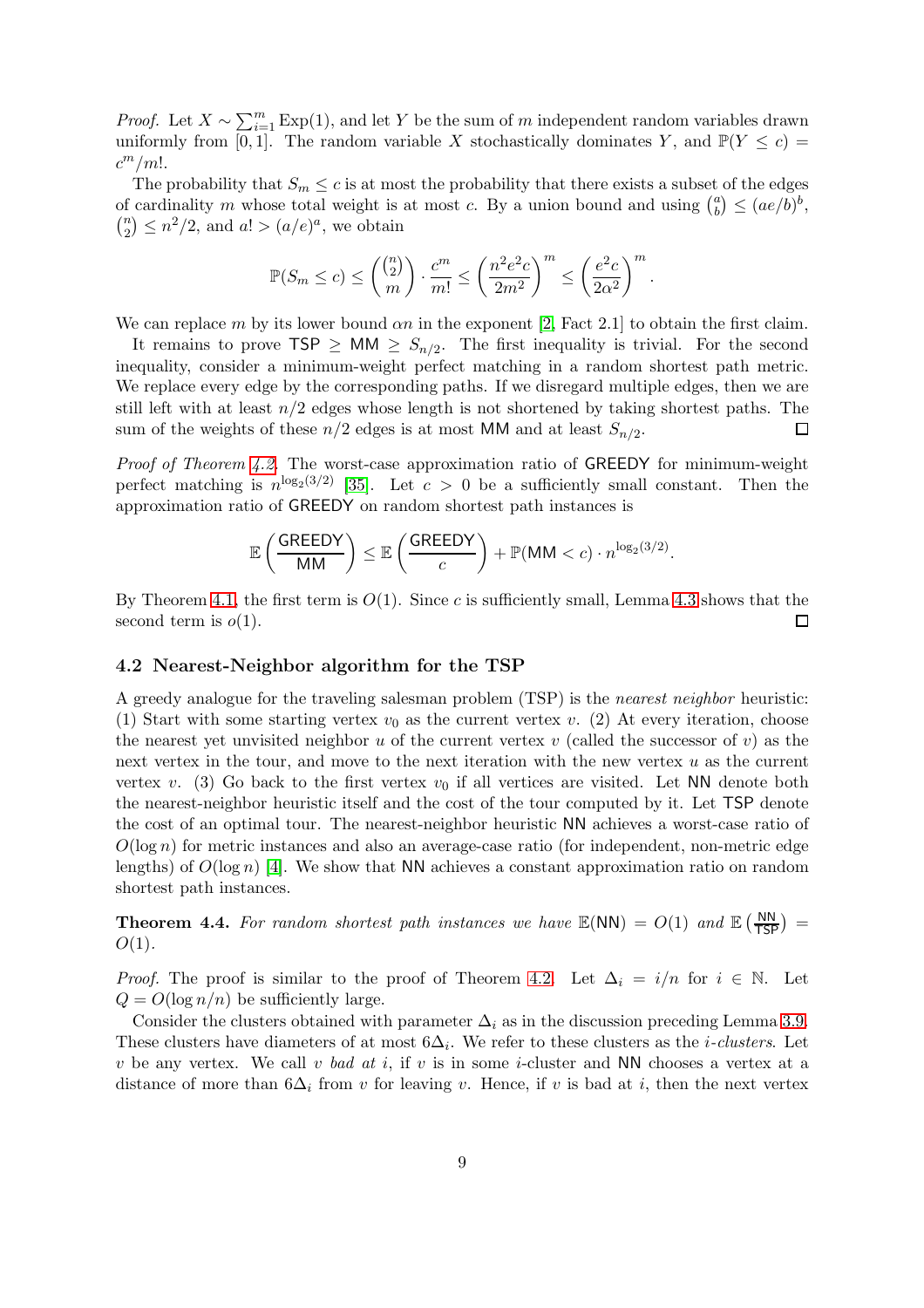lies outside of the cluster to which v belongs. (Note that v is not bad at i if the outgoing edge at v leads to a neighbor outside of the cluster of v but at a distance of at most  $6\Delta_i$  from v.)

In the following, let the cost of a vertex  $v$  be the distance from  $v$  to its successor  $u$ . The length of the tour produced by NN is equal to the sum of costs over all vertices.

<span id="page-9-1"></span>**Claim 4.5.** The expected number of vertices with costs in the range  $(6\Delta_i, 6\Delta_{i+1})$  is at most  $O(1 + n/\exp(i/5)).$ 

*Proof of Claim [4.5.](#page-9-1)* Suppose that the cost of the neighbor chosen by NN for a vertex v is in the interval  $(6\Delta_i, 6\Delta_{i+1}]$ . Then v is bad at i. This happens only if all other vertices of the *i*-cluster containing  $v$  have already been visited. Otherwise, there would be another vertex u in the same i-cluster with a distance of at most  $6\Delta_i$  to v. By Lemma [3.9,](#page-6-0) the number of *i*-clusters is at most  $O(1 + n/\exp(i/5))$ .  $\Box$ 

If  $\Delta_{\text{max}} \leq Q$ , then it suffices to consider i for  $i \leq O(\log n)$ . If  $\Delta_{\text{max}} > Q$ , then we bound the value of the tour produced by NN by  $n\Delta_{\text{max}}$ . This failure event, however, contributes only o(1) to the expected value by Lemma [3.8.](#page-5-1) For the case  $\Delta_{\text{max}} \leq Q$ , the contribution to the expected length of the NN tour is bounded from above by

$$
\sum_{i=0}^{O(\log n)} 6\Delta_{i+1} \cdot O\left(1 + \frac{n}{\exp(i/5)}\right) = \sum_{i=0}^{O(\log n)} O\left(\frac{i+1}{n} + \frac{i+1}{\exp(i/5)}\right) = O(1).
$$

Using the fact that the worst-case approximation ratio of NN is  $O(\log n)$ , the proof of the constant expected approximation ratio is similar to the proof of Theorem [4.2.](#page-7-0) П

#### 4.3 Insertion Heuristics

An insertion heuristic for the TSP is an algorithm that starts with an initial tour on a few vertices and extends this tour iteratively by adding the remaining vertices. In every iteration, a vertex is chosen according to some rule, and this vertex is inserted at the place in the current tour where it increases the total tour length the least. The approximation ratio achieved depends on the rule used for selecting the next node to insert. Certain insertion heuristics such as nearest neighbor insertion (which is different from the nearest neighbor algorithm from the previous section) achieve constant approximation ratios [\[36\]](#page-18-9). The random insertion algorithm, where the next vertex is chosen uniformly at random from the remaining vertices, has a worstcase approximation ratio of  $\Omega(\log \log n / \log \log n)$ , and there are insertion heuristics with a worst-case approximation ratio of  $\Omega(\log n / \log \log n)$  [\[6\]](#page-16-5).

A rule R that specifies an insertion heuristic can be viewed as follows: depending on the distances d, it (1) chooses a set  $R_V$  of vertices for computing an initial tour and (2) given any tour of vertices  $V' \supseteq R_V$ , describes how to choose the next vertex. Let  $\mathsf{INSERT}_R$  denote the length of the tour produced with rule R.

For random shortest path metrics, we show that any insertion heuristic produces a tour whose length is expected to be within a constant factor of the optimal tour. This result holds irrespective of which insertion strategy we actually use.

<span id="page-9-0"></span>**Theorem 4.6.** For every rule R, we have  $\mathbb{E}(\text{INSERT}_R) = O(1)$  and  $\mathbb{E}(\frac{\text{INSERT}_R}{\text{TP}}) = O(1)$ .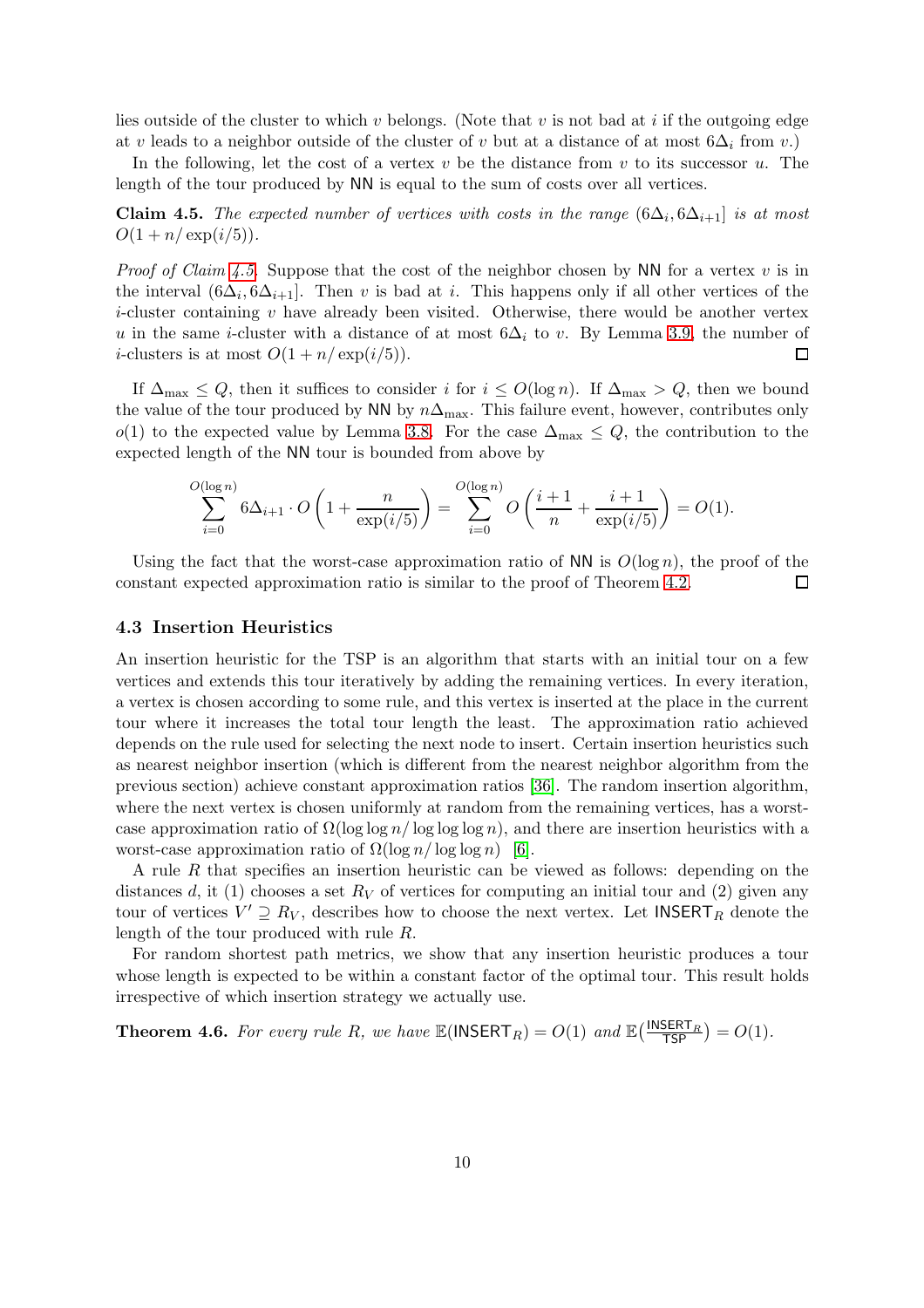*Proof.* Let  $\Delta_i = i/n$  for  $i \in \mathbb{N}$  and  $Q = O(\log n/n)$  be sufficiently large. Assume that  $\Delta_{\max} \leq$ Q. If  $\Delta_{\text{max}} > Q$ , then we bound the length of the tour produced by  $n \cdot \Delta_{\text{max}}$ . This contributes only  $o(1)$  to the expected value of length of the tour produced by Lemma [3.8.](#page-5-1)

Suppose we have a partial tour  $T$  and  $v$  is the vertex that we have to insert next. If  $T$  has a vertex u such that v and u are in a common i-cluster, then the triangle inequality implies that the costs of inserting v into T is at most  $12\Delta_i$  because the diameters of *i*-clusters are at most 6 $\Delta_i$  [\[36,](#page-18-9) Lemma 2]. For each i, only the insertion of the first vertex of each i-cluster can possibly cost more than  $12\Delta_i$ . Thus, the number of vertices whose insertion would incur costs in the range  $(12\Delta_i, 12\Delta_{i+1}]$  is at most  $O\left(1+\frac{n}{\exp(i/5)}\right)$  in expectation. Note that we only have to consider i with  $i \leq O(\log n)$  since  $\Delta_{\max} \leq Q$ . The expected costs of the initial tour are at most  $TSP = O(1)$  [\[19\]](#page-17-0). Summing up the expected costs for all i plus the costs of the initial tour, we obtain that the expected costs of the tour obtained by an insertion heuristic is bounded from above by

$$
\mathbb{E}(\mathsf{INBERT}_R) = O(1) + \sum_{i=0}^{O(\log n)} \Delta_i \cdot O\left(1 + \frac{n}{\exp(i/5)}\right) = O(1).
$$

Note that the above argument is independent of the rule R used.

The proof for the approximation ratio is similar to the proof of Theorem [4.2](#page-7-0) and uses the worst-case ratio of  $O(\log n)$  for insertion heuristics for any rule R [\[36,](#page-18-9) Theorem 3].  $\Box$ 

#### 4.4 Running-Time of 2-Opt for the TSP

The 2-opt heuristic for the TSP starts with an initial tour and successively improves the tour by so-called 2-exchanges until no further refinement is possible. In a 2-exchange, a pair of edges  $e_{12} = \{v_1, v_2\}$  and  $e_{34} = \{v_3, v_4\}$ , where  $v_1, v_2, v_3, v_4$  appear in this order in the Hamiltonian tour, are replaced by a pair of edges  $e_{13} = \{v_1, v_3\}$  and  $e_{24} = \{v_2, v_4\}$  to get a shorter tour. The 2-opt heuristic is easy to implement and widely used. In practice, it usually converges quite quickly to close-to-optimal solutions [\[25\]](#page-18-10). To explain its performance in practice, probabilistic analyses of its running-time on geometric instances [\[18,](#page-17-13) [28,](#page-18-11) [33\]](#page-18-12) and its approximation performance on geometric instances [\[18\]](#page-17-13) and with independent, non-metric edge lengths [\[17\]](#page-17-14) have been conducted. We prove that for random shortest path metrics, the expected number of iterations that 2-opt needs is bounded by a polynomial.

<span id="page-10-0"></span>Theorem 4.7. The expected number of iterations that 2-opt needs to find a local optimum is bounded by  $O(n^8 \log^3 n)$ .

Proof. The proof is similar to the analysis of 2-opt by Englert et al. [\[18\]](#page-17-13). Consider a 2-exchange where edges  $e_1$  and  $e_2$  are replaced by edges  $f_1$  and  $f_2$  as described above. The improvement obtained from this exchange is given by  $\delta = \delta(v_1, v_2, v_3, v_4) = d(v_1, v_2) + d(v_3, v_4) - d(v_1, v_3)$  $d(v_2, v_4)$ .

We estimate the probability  $\mathbb{P}(\delta \in (0,\varepsilon])$  of the event that the improvement is at most  $\varepsilon$  for some  $\varepsilon > 0$ . The distances  $d(v_i, v_j)$  correspond to shortest paths with respect to the exponentially distributed edge weights  $w$ . Assume for the moment that we know these paths. Then we can rewrite the improvement as

<span id="page-10-1"></span>
$$
\delta = \sum_{e \in E} \alpha_e w(e) \tag{1}
$$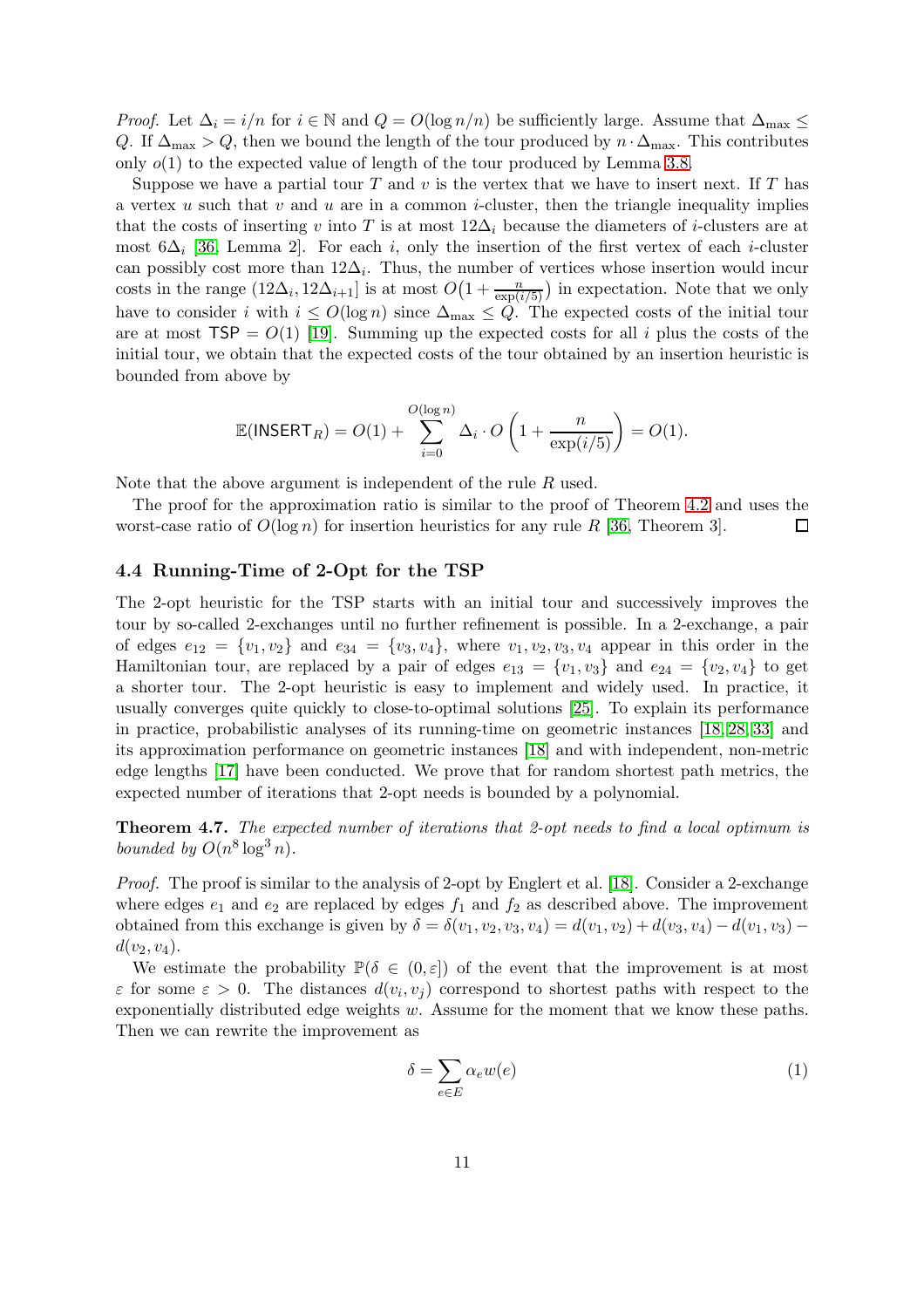for some coefficients  $\alpha_e \in \{-2, -1, 0, 1, 2\}$ . If the exchange considered is indeed a 2-exchange, then  $\delta > 0$ . Thus, in this case, there exists at least on edge  $e = \{u, u'\}$  with  $\alpha_e \neq 0$ . Let  $I \subseteq \{e_{12}, e_{34}, e_{13}, e_{24}\}\$ be the set of edges of the 2-exchange such that the corresponding paths use e.

For all combinations of I and e, let  $\delta_{ij}^{I,e}$  be the following quantity:

- If  $e_{ij} \notin I$ , then  $\delta_{ij}^{I,e}$  is the length of a shortest path from  $v_i$  to  $v_j$  without using  $e$ .
- If  $e_{ij} \in I$ , then  $\delta_{ij}^{I,e}$  is the minimum of
	- the length of a shortest path from  $v_i$  to u without e plus the length of a shortest path from  $u'$  to  $v_j$  without e and
	- the length of a shortest path from  $v_i$  to  $u'$  without e plus the length of a shortest path from  $u$  to  $v_i$  without  $e$ .

Let  $\delta^{e,I} = \delta^{e,I}_{12} + \delta^{e,I}_{34} - \delta^{e,I}_{13} - \delta^{e,I}_{24}$ .

<span id="page-11-0"></span>Claim 4.8. For every outcome of the random edge weights, there exists an edge e and a set I such that  $\delta = \delta^{e,I} + \alpha w(e)$ , where  $\alpha \in \{-2, -1, 1, 2\}$  is determined by e and I.

Proof of Claim [4.8.](#page-11-0) Fix the edge weights arbitrarily and consider any four shortest paths. Then there exists some edge e with non-zero  $\alpha_e$  in [\(1\)](#page-10-1). We choose this e, an appropriate set I, and we choose  $\alpha = \alpha_e$ . Then the claim follows from the definition of  $\delta^{e,I}$ .  $\Box$ 

Claim [4.8](#page-11-0) yields that  $\delta \in (0, \varepsilon]$  implies that there are an e and an I with  $\delta^{e,I} + \alpha w(e) \in (0, \varepsilon]$ .

<span id="page-11-1"></span>**Claim 4.9.** Let e and I be arbitrary with  $\alpha = \alpha_e \neq 0$ . Then  $\mathbb{P}(\delta^{e,I} + \alpha w(e) \in (0,\varepsilon]) \leq \varepsilon$ .

*Proof of Claim [4.9.](#page-11-1)* We fix the edge weights of all edges except for e. This determines  $\delta^{e,I}$ . Thus,  $\delta^{e,I} + \alpha w(e) \in (0,\varepsilon]$  if and only of  $w(e)$  assumes a value in a now fixed interval of size  $\varepsilon/\alpha \leq \varepsilon$ . Since the density of the exponential distribution is bounded from above by 1, the claim follows. claim follows.

The number of possible choices for e and I is  $O(n^2)$ . Thus,  $\mathbb{P}(\delta \in (0,\varepsilon]) = O(n^2\varepsilon)$ .

Let  $\delta_{\min} > 0$  be the minimum improvement made by any 2-exchange. Since there are at most  $n^4$  different 2-exchanges, we have  $\mathbb{P}(\delta_{\min} \leq \varepsilon) = O(n^6 \varepsilon)$ .

The initial tour has a length of at most  $n\Delta_{\text{max}}$ . Let T be the number of iterations that 2-opt takes. Then  $T \leq n\Delta_{\text{max}}/\delta_{\text{min}}$ . Now,  $T > x$  implies  $\Delta_{\text{max}}/\delta_{\text{min}} > x/n$ . The event  $\Delta_{\text{max}}/\delta_{\text{min}} >$  $x/n$  is contained in the union of the events  $\Delta_{\max} > \log x \ln n/n$ , and  $\delta_{\min} < \ln n \cdot \log x/x$ . The first happens with a probability of at most  $n^{-\Omega(\log(x))}$  by Lemma [3.8.](#page-5-1) The second happens with a probability of at most  $O(n^6 \log(x)/x)$ . Thus, we obtain

$$
\mathbb{P}(T > x) \le n^{-\Omega(\log(x))} + O(n^6 \ln n \cdot \log(x)/x).
$$

Since the number of iterations is at most  $n!$ , we obtain an upper bound of

$$
\mathbb{E}(T) \le \sum_{x=1}^{n!} \left( n^{-\Omega(\log(x))} + O(n^6 \ln n \log(x)/x) \right).
$$

The sum of the  $n^{-\Omega(\log(x))}$  is negligible. The sum of the  $O(n^6 \ln n \log(x)/x)$  contributes  $O(n^6 \ln n \log(n!)^2) = O(n^8 \log^3 n).$  $\Box$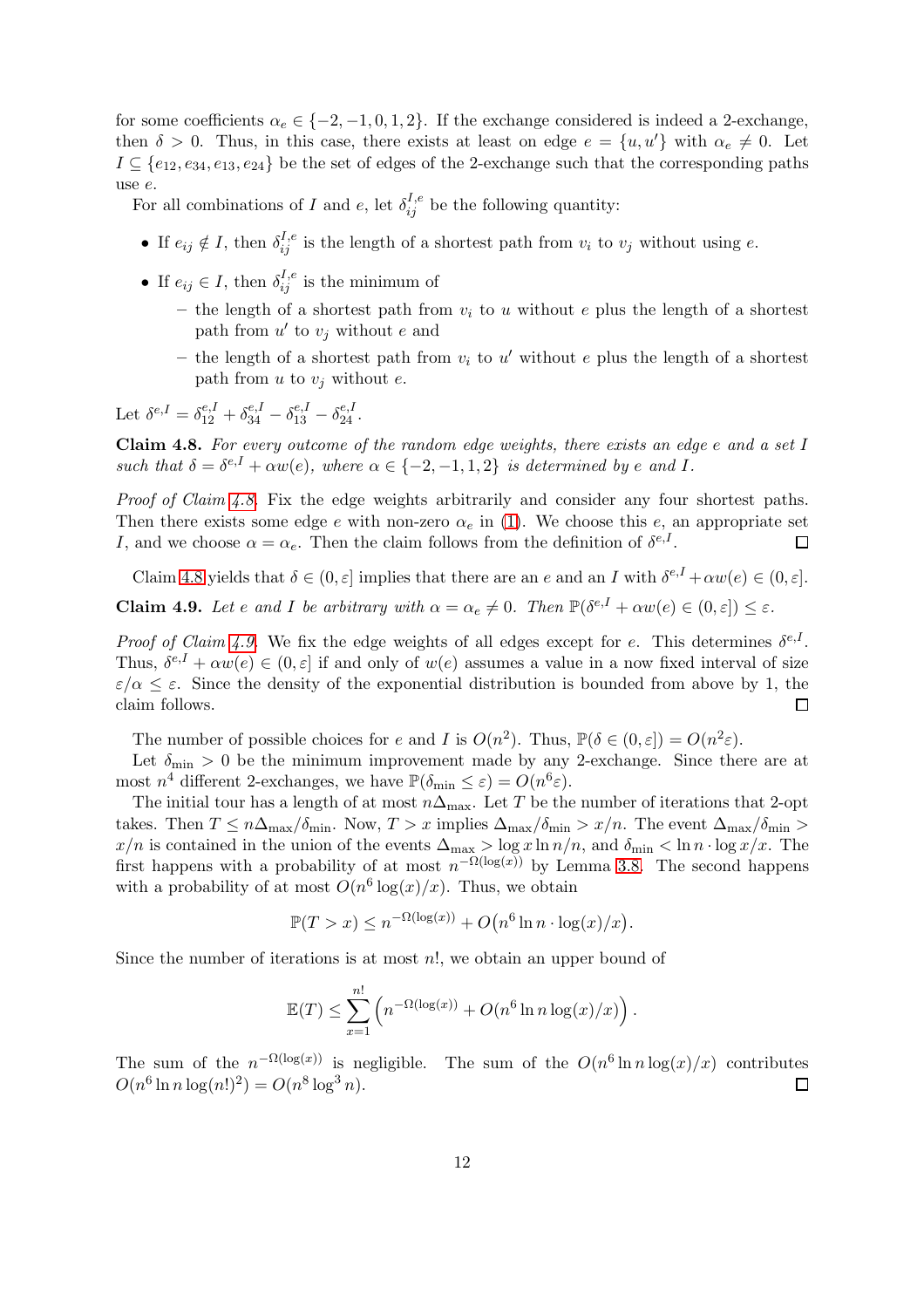# <span id="page-12-0"></span>5 k-Median

In the (metric) k-median problem, we are given a finite metric space  $(V, d)$  and should pick k points  $U \subseteq V$  such that  $\sum_{v \in V} \min_{u \in U} d(v, u)$  is minimized. We call the set U a k-median. Regarding worst-case analysis, the best known approximation algorithm for this problem achieves an approximation ratio of  $3 + \varepsilon$  [\[3\]](#page-16-6).

In this section, we consider the k-median problem in the setting of random shortest path metrics. In particular we examine the approximation ratio of the algorithm TRIVIAL, which picks k points independently of the metric space, e.g.,  $U = \{1, \ldots, k\}$  or k random points in V. We show that TRIVIAL yields a  $(1 + o(1))$ -approximation for  $k = O(n^{1-\epsilon})$ . This can be seen as an algorithmic result since it improves upon the worst-case approximation ratio, but it is essentially a structural result on random shortest path metrics. It means that any set of k points is, with high probability, a very good k-median, which gives some knowledge about the topology of random shortest path metrics. For larger, but not too large k, i.e.,  $k \leq (1 - \varepsilon)n$ , TRIVIAL still yields an  $O(1)$ -approximation.

The main insight comes from generalizing the growth process described in Section [3.2.](#page-3-3) Fixing  $U = \{v_1, \ldots, v_k\} \subseteq V$  we sort the vertices  $V \setminus U$  by their distance to U in ascending order, calling the resulting order  $v_{k+1}, \ldots, v_n$ . Now we consider  $\delta_i = d(v_{i+1}, U) - d(v_i, U)$  for  $k \leq i < n$ . These random variables are generated by a simple growth process analogous to the one described in Section [3.2.](#page-3-3) This shows that the  $\delta_i$  are independent and  $\delta_i \sim \text{Exp}(i \cdot (n - i))$ . Since  $a\operatorname{Exp}(b) \sim \operatorname{Exp}(b/a)$ , we have

$$
cost(U) = \sum_{i=k}^{n-1} (n-i) \cdot \delta_i \sim \sum_{i=k}^{n-1} (n-i) \cdot Exp(i \cdot (n-i)) \sim \sum_{i=k}^{n-1} Exp(i).
$$

From this, we can read off the expected cost of U immediately, and thus the expected cost of TRIVIAL.

<span id="page-12-2"></span>**Lemma 5.1.** Fix  $U \subseteq V$  of size k. We have

$$
\mathbb{E}(\mathsf{TRIVIAL}) = \mathbb{E}(\mathsf{cost}(U)) = H_{n-1} - H_{k-1} = \ln(n/k) + \Theta(1).
$$

*Proof.* We have  $\mathbb{E}(\text{cost}(U)) = \sum_{i=k}^{n-1} \frac{1}{i} = H_{n-1} - H_{k-1}$ . Using  $H_n = \ln(n) + \Theta(1)$  yields the last equality.

By closely examining the random variable  $\sum_{i=k}^{n-1} \text{Exp}(i)$ , we can show good tail bounds for the probability that the cost of  $U$  is lower than expected. Together with the union bound this yields tail bounds for the optimal k-median MEDIAN, which implies the following theorem. In this theorem, the approximation ratio becomes  $1 + O\left(\frac{\ln \ln(n)}{\ln(n)}\right)$  for  $k = O(n^{1-\varepsilon})$ .

<span id="page-12-1"></span>**Theorem 5.2.** Let  $k \leq (1 - \varepsilon)n$  for some constant  $\varepsilon > 0$ . Then

$$
\mathbb{E}\left(\frac{\text{TRIVIAL}}{\text{MEDIAN}}\right) = O(1).
$$

If we have  $k \leq \kappa n$  for some sufficiently small constant  $\kappa \in (0,1)$ , then

$$
\mathbb{E}\left(\frac{\text{TRIVIAL}}{\text{MEDIAN}}\right) = 1 + O\left(\frac{\ln \ln(n/k)}{\ln(n/k)}\right). \tag{2}
$$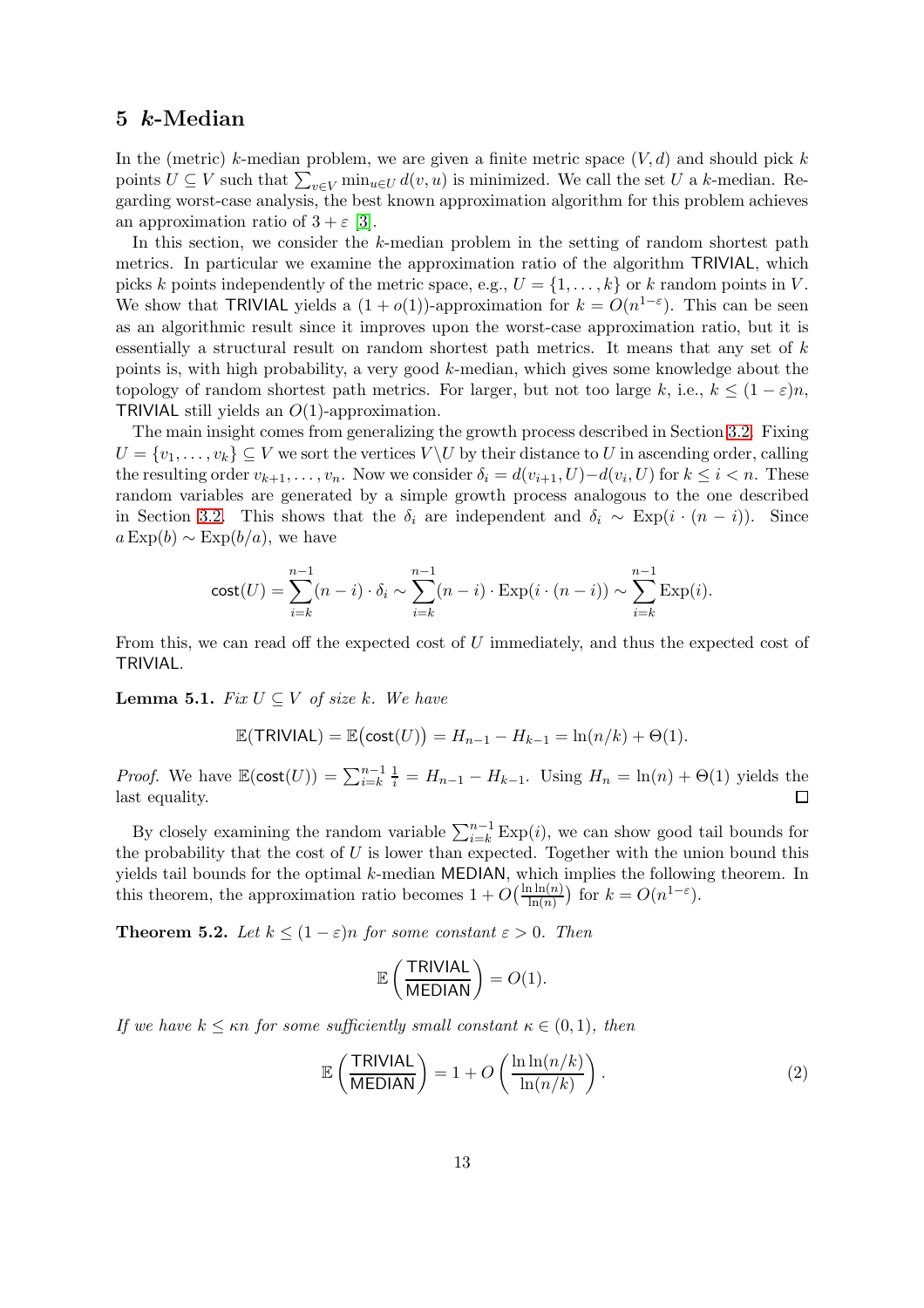We need the following lemmas to prove Theorem [5.2.](#page-12-1)

**Lemma 5.3.** The density  $f$  of  $\sum_{i=k}^{m} \text{Exp}(i)$  is given by

$$
f(x) = k \cdot {m \choose k} \cdot \exp(-kx) \cdot (1 - \exp(-x))^{m-k}.
$$

*Proof.* The distribution  $\sum_{i=k}^{m} \text{Exp}(i)$  corresponds to the k-th largest element of a set of m independent, exponentially distributed random variables with parameter 1. The density of  $\Box$ such order statistics is known [\[37,](#page-18-13) Example 2.38].

<span id="page-13-1"></span>**Lemma 5.4.** Let  $c > 0$  be sufficiently large, and let  $k \leq c'n$  for  $c' = c'(c) > 0$  be sufficiently small. Then

$$
\mathbb{P}\left(\text{MEDIAN} < \ln\left(\frac{n}{k}\right) - \ln\ln\left(\frac{n}{k}\right) - \ln c\right) = n^{-\Omega(c)}.
$$

*Proof.* Fix  $U \subseteq V$  of size k and consider  $cost(U) \sim \sum_{i=k}^{n-1} \text{Exp}(i)$ . In the following we set  $m := n - 1$  to shorten notation. We now want to bound  $f(x)$  from above at  $x = \ln(\frac{m}{ak})$  for a sufficiently large a with  $1 \le a \le m/k$  (such an a exists since k is small enough). Plugging in this particular x and using  $\binom{m}{k} \leq m^k e^k / k^k$  yields

$$
f(x) = k \cdot {m \choose k} \cdot \frac{a^k k^k (m - ak)^{m-k}}{m^m} \le k(ea)^k \left(1 - \frac{ak}{m}\right)^{m-k}.
$$

Using  $1 + x \le e^x$  and  $m - k = \Omega(m)$ , so that  $(m - k)/m = \Omega(1)$ , yields

$$
f(x) \le k(ea)^k \exp(-\Omega(ak)).
$$

Since  $\alpha$  is sufficiently large, the first two factors are lower order terms that we can hide by the  $\Omega$ . Thus, we can simplify this further to

$$
f(x) \le \exp(-\Omega(ak)).
$$

Rearranging this using  $a = \frac{m}{k}$  $\frac{m}{k}e^{-x}$  yields

<span id="page-13-0"></span>
$$
f(x) = \exp(-\Omega(m \exp(-x)), \tag{3}
$$

which holds for any  $x \in [0, \ln(\frac{m}{\alpha k})]$  for any sufficiently large  $\alpha \geq 1$ . Now we can bound the probability that  $\text{cost}(U) < \ln(\frac{m}{\alpha k})$ . This probability is equal to

$$
\int_0^{\ln(\frac{m}{\alpha k})} f(x) dx = \int_0^{\ln(\frac{m}{\alpha k})} f\left(\ln\left(\frac{m}{\alpha k}\right) - x\right) dx
$$
  
= 
$$
\int_0^{\ln(\frac{m}{\alpha k})} \exp(-\Omega(\alpha k \exp(x))) dx
$$
 using (3)  

$$
\leq \int_0^\infty \exp(-\Omega(\alpha k(1+x))) dx \leq \exp(-\Omega(\alpha k))
$$

since  $\int_0^\infty \exp(-\Omega(\alpha kx)) dx = O(1/(\alpha k)) \le 1$  as  $\alpha$  is sufficiently large.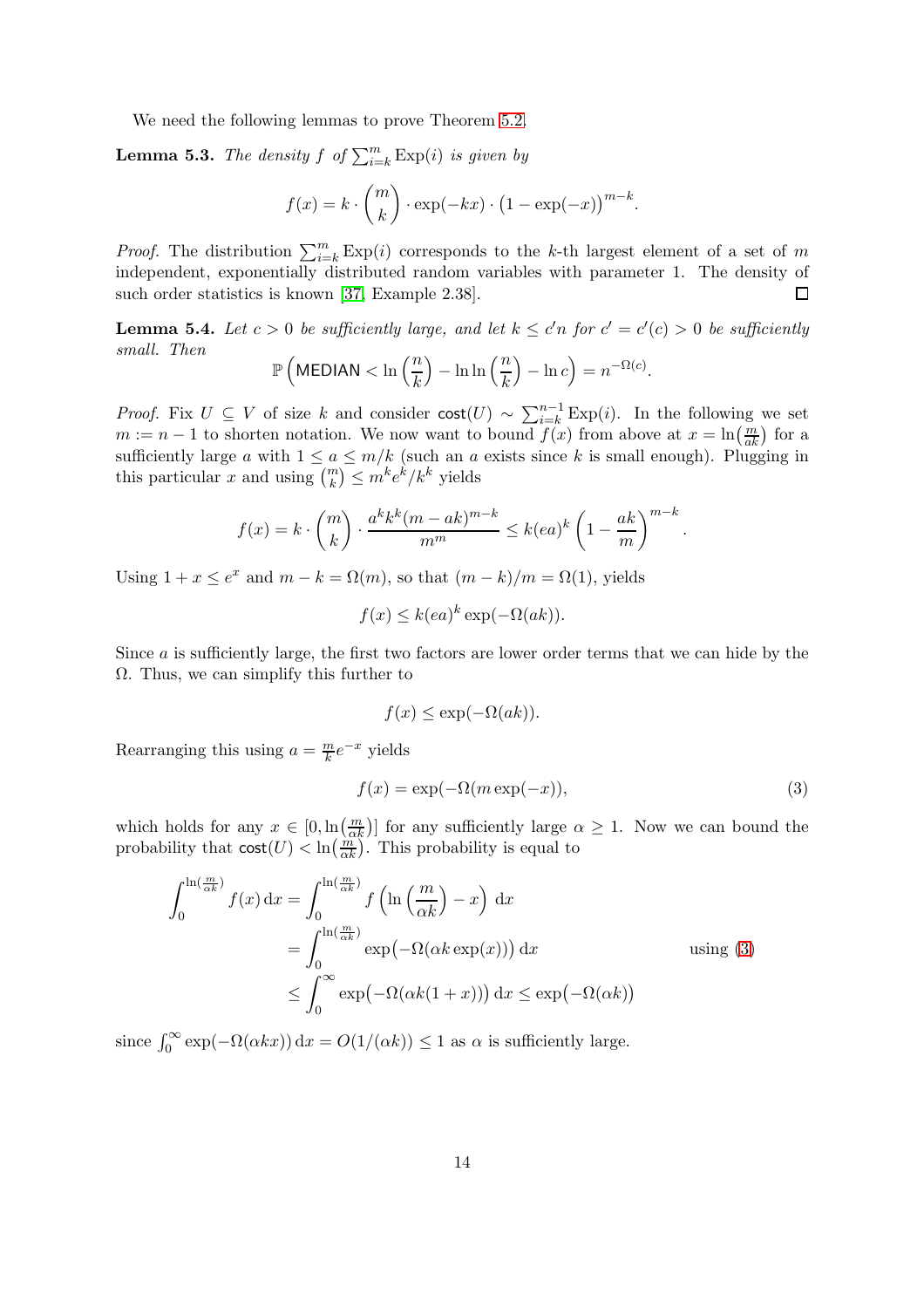In order for MEDIAN to be less than  $\ln(\frac{m}{\alpha k})$ , one of the subsets  $U \subseteq V$  of size k has to have cost less than  $\ln(\frac{m}{\alpha k})$ . We bound the probability of the latter using the union bound and get

$$
\mathbb{P}\left(\text{MEDIAN} < \ln\left(\frac{m}{\alpha k}\right)\right) = \mathbb{P}\left(\exists U \subseteq V, |U| = k \colon \text{cost}(U) < \ln\left(\frac{m}{\alpha k}\right)\right) \\
\leq \binom{n}{k} \cdot \mathbb{P}\left(\text{cost}(U) < \ln\left(\frac{m}{\alpha k}\right)\right) \\
\leq \binom{n}{k} \cdot \exp(-\Omega(\alpha k)).
$$

By setting  $\alpha = c \ln \left( \frac{n}{k} \right)$  $\frac{n}{k}$ ) for sufficiently large  $c \geq 1$ , we fulfill all conditions on  $\alpha$ . This yields

$$
\mathbb{P}\left(\text{MEDIAN} < \ln\left(\frac{n}{k}\right) - \ln\ln\left(\frac{n}{k}\right) - \ln c\right) \leq \left(\frac{en}{k}\right)^k \cdot \left(\frac{n}{k}\right)^{-\Omega(ck)}.
$$

Since k is sufficiently smaller than n, we have  $\frac{en}{k} \leq (\frac{n}{k})$  $(\frac{n}{k})^2$ . Thus, for sufficiently large c, the right hand side simplifies to  $(\frac{n}{k})^{-\Omega(ck)}$ . Since k is at least 1 and sufficiently smaller than n, we have  $(\frac{n}{k})^k \geq n$ . Thus, the probability is bounded by  $n^{-\Omega(c)}$ , which finishes the proof.  $\Box$ 

To bound the expected value of the quotient TRIVIAL / MEDIAN, we further need to bound the probabilities that TRIVIAL is much too large or MEDIAN is much too small. This is achieved by the following two lemmas.

<span id="page-14-1"></span>**Lemma 5.5.** Let  $k \leq (1 - \varepsilon)n$  for some constant  $\varepsilon > 0$ . Then, for any  $c > 0$ , we have

$$
\mathbb{P}(\text{MEDIAN} < c) = O(c)^{\Omega(n)}.
$$

*Proof.* Since  $n - k$  vertices have to be connected to the k-median, the cost of the k-median is the sum of  $n - k$  shortest path lengths. Thus, the cost of the minimal k-median is at least the sum of the smallest  $n - k$  edge weights  $w(e)$ . We use Lemma 4.3 with  $\alpha = \varepsilon$ . sum of the smallest  $n - k$  edge weights  $w(e)$ . We use Lemma [4.3](#page-7-2) with  $\alpha = \varepsilon$ .

<span id="page-14-2"></span>**Lemma 5.6.** For any  $c \geq 3$ , we have  $\mathbb{P}(\text{TRIVIAL} > n^c) \leq \exp(-n^{c/3})$ .

*Proof.* We can bound very roughly TRIVIAL  $\leq n \max_{e} \{w(e)\}\$ . As  $\max_{e} \{w(e)\}\$ is the maximum of  $\binom{n}{2}$  $n_2$ ) independent exponentially distributed random variables, we have

$$
\mathbb{P}(\text{TRIVIAL} \le n^c) \ge (1 - \exp(-n^{c-1}))^{\binom{n}{2}} \ge 1 - \binom{n}{2} \cdot \exp(-n^{c-1})
$$

$$
\ge 1 - \exp(-n^{c-2}) \ge 1 - \exp(-n^{c/3}).
$$

*Proof of Theorem [5.2.](#page-12-1)* Let  $T = \text{TRIVIAL}$  and  $C = \text{MEDIAN}$  for short. We have for any  $m \geq 0$ 

$$
\mathbb{E}\left(\frac{T}{C}\right) \leq \mathbb{E}\left(\frac{T}{m}\right) + \mathbb{P}(C < m) \cdot \mathbb{E}\left(\frac{T}{C} \mid C < m\right). \tag{4}
$$

<span id="page-14-0"></span> $\Box$ 

Case 1 ( $k \leq c'n$ , c' sufficiently small): Using Lemma [5.4,](#page-13-1) we can pick  $c > 0$  such that

$$
\mathbb{P}\left[C < \ln\left(\frac{n}{k}\right) - \ln\ln\left(\frac{n}{k}\right) - \ln c\right] \le n^{-7}.
$$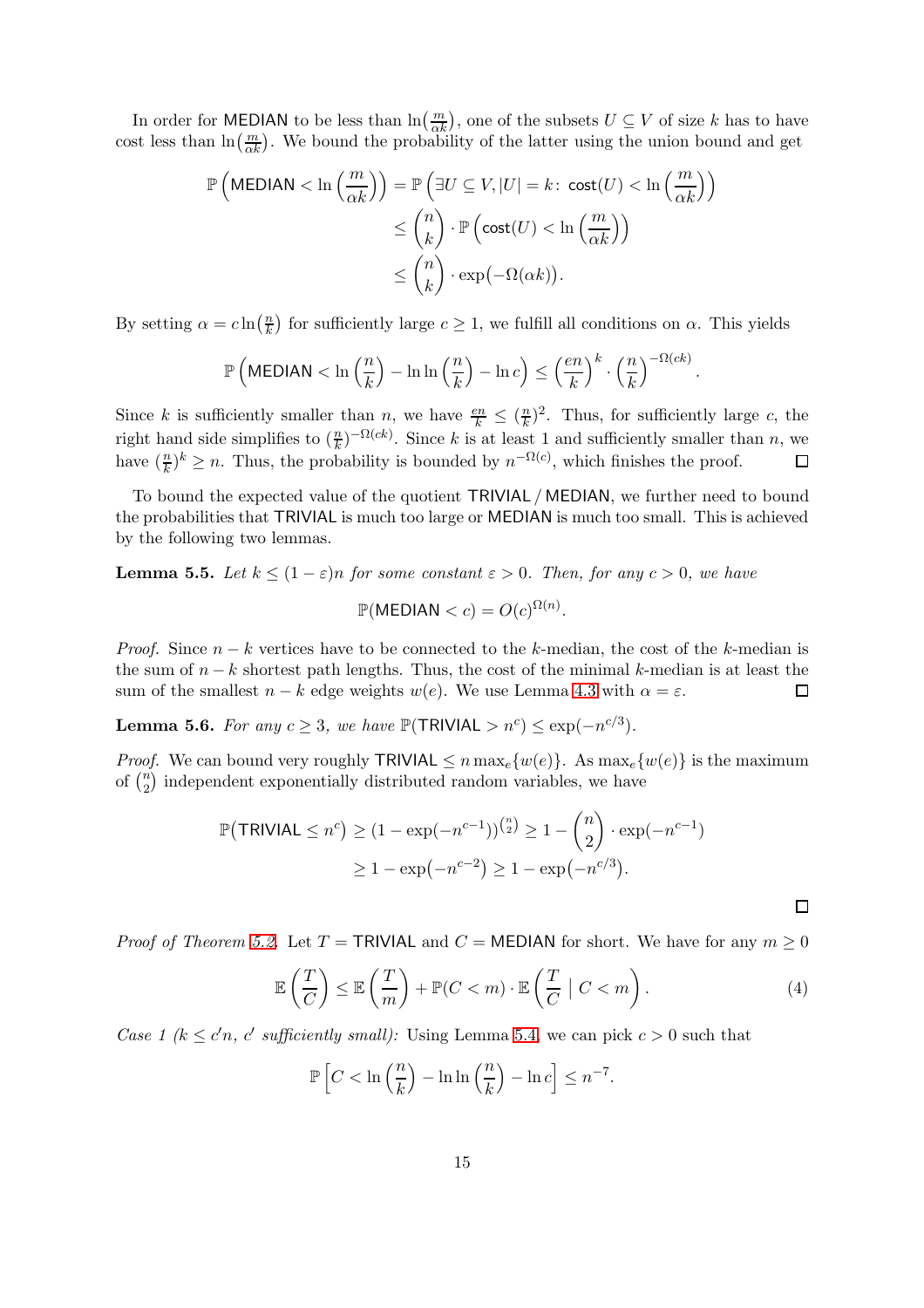Set  $m = \ln\left(\frac{n}{k}\right)$  $\frac{n}{k}$ ) – ln  $\ln\left(\frac{n}{k}\right)$  $\left(\frac{n}{k}\right) - \ln c$ . Then, by Lemma [5.1,](#page-12-2) we have

$$
\mathbb{E}\left(\frac{T}{m}\right) \le \frac{\ln(n/k) + O(1)}{m} \le 1 + O\left(\frac{\ln \ln(n/k)}{\ln(n/k)}\right).
$$

We show that the second summand of inequality [\(4\)](#page-14-0) is  $O(1/n)$  in the current situation, which shows the claim. We have

$$
\mathbb{P}(C < m) \cdot \mathbb{E}\left(\frac{T}{C} \mid C < m\right) = \mathbb{P}(C < m) \cdot \int_0^\infty \mathbb{P}\left(\frac{T}{C} \ge x \mid C < m\right) dx
$$
\n
$$
\le \mathbb{P}(C < m) \cdot \left(n^6 + \int_{n^6}^\infty \mathbb{P}\left(\frac{T}{C} \ge x \mid C < m\right) dx\right)
$$
\n
$$
\le n^{-1} + \int_{n^6}^\infty \mathbb{P}\left(\frac{T}{C} \ge x \text{ and } C < m\right) dx
$$
\n
$$
\le n^{-1} + \int_{n^6}^\infty \mathbb{P}\left(\frac{T}{C} \ge x\right) dx
$$
\n
$$
\le n^{-1} + \int_{n^6}^\infty 2 \max\left\{\mathbb{P}\left(T \ge \sqrt{x}\right), \mathbb{P}\left(C \le \frac{1}{\sqrt{x}}\right)\right\} dx
$$

since  $T/C \ge x$  implies  $T \ge \sqrt{x}$  or  $C \le 1/\sqrt{x}$ . Using Lemmas [5.5](#page-14-1) and [5.6,](#page-14-2) this yields

$$
\mathbb{P}(C < m) \cdot \mathbb{E}\left(\frac{T}{C} \mid C < m\right) \le n^{-1} + \int_{n^6}^{\infty} 2\max\left\{\exp\left(-x^{1/6}\right), O\left(\frac{1}{\sqrt{x}}\right)^{\Omega(n)}\right\} \, \mathrm{d}x = O(1/n).
$$

Case 2  $(c'n < k \leq (1-\varepsilon)n)$ : We repeat the proof above, now choosing m to be a sufficiently small constant. Then  $\mathbb{P}(C < m) = O(m)^{\Omega(n)} \leq O(n^{-7})$  by Lemma [5.5,](#page-14-1) and we have

$$
\mathbb{E}\left(\frac{T}{m}\right) = \frac{\ln(n/k) + O(1)}{m} = O(1),
$$

 $\Box$ 

<span id="page-15-0"></span>since  $k > c'n$ . Together with the first case, this shows the first claim.

### 6 Concluding Remarks

#### 6.1 General Probability Distributions

Using a coupling argument, Janson [\[24,](#page-17-5) Section 3] proved that the results about the length of a fixed edge and the longest edge carry over if the exponential distribution is replaced by a probability distribution with the following property: the probability that an edge weight is smaller than x is  $x + o(x)$ . This property is satisfied, e.g., by the exponential distribution with parameter 1 and by the uniform distribution on the interval [0, 1]. The intuition is that, because the longest edge has a length of  $O(\log n/n) = o(1)$ , only the behavior of the distribution in a small, shrinking interval  $[0, o(1)]$  is relevant and the  $o(x)$  term becomes irrelevant.

We believe that also all of our results carry over to such probability distributions. In fact, we started our research using the uniform distribution and only switched to exponential distributions because they are technically easier to handle. However, we decided not to carry out the corresponding proofs because, first, they seem to be technically very tedious and, second, we feel that they do not add much.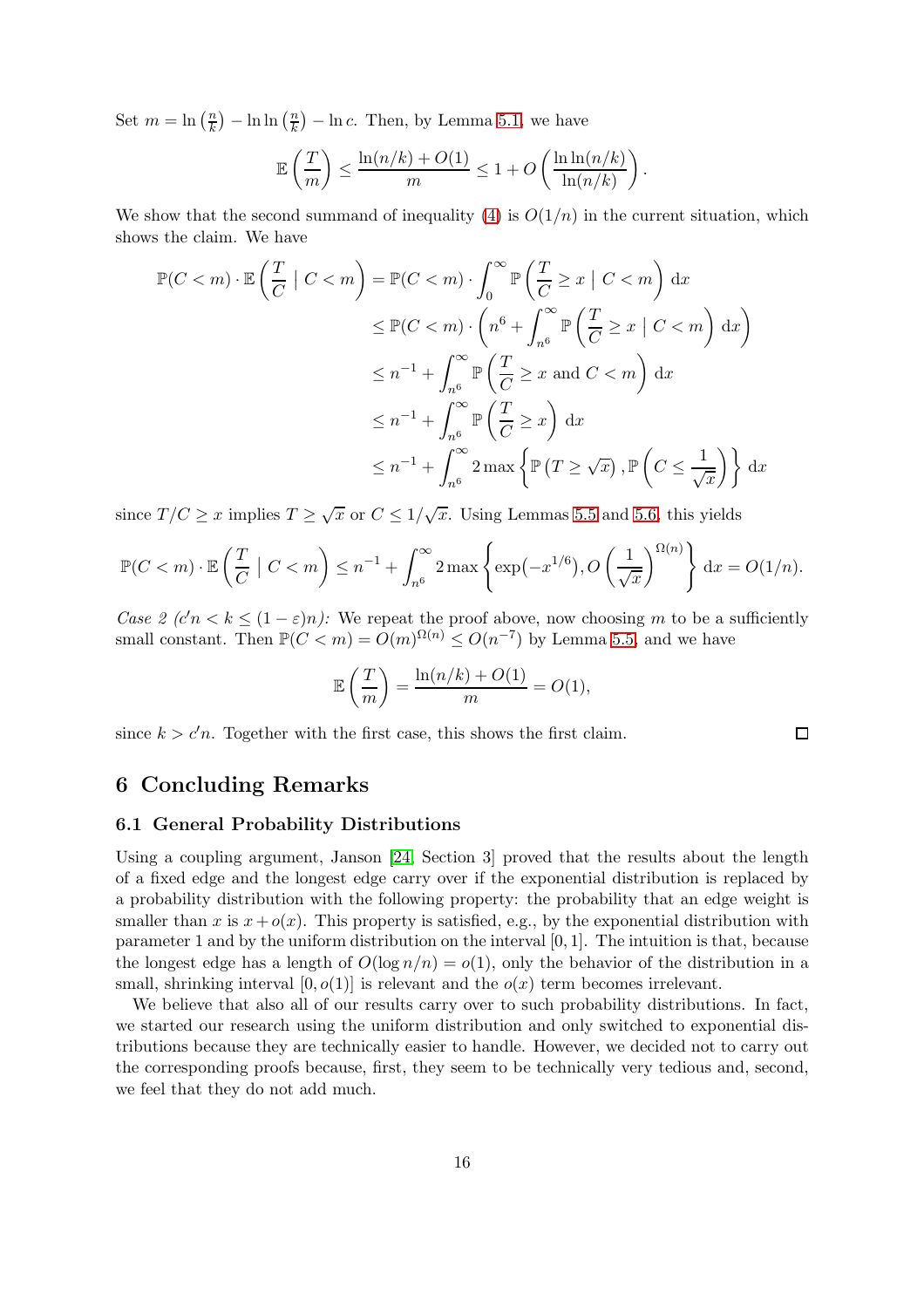#### 6.2 Open Problems

To conclude the paper, let us list the open problems that we consider most interesting:

- 1. While the distribution of distances in asymmetric instances does not differ much from the symmetric case, an obstacle in the application of asymmetric random shortest path metrics seems to be the lack of clusters of small diameter (see Section [3\)](#page-3-0). Is there an asymmetric counterpart for this?
- 2. Is it possible to prove an  $1 + o(1)$  approximation ratio (like Dyer and Frieze [\[15\]](#page-17-8) for the patching algorithm) for any of the simple heuristics that we analyzed?
- 3. What is the approximation ratio of 2-opt in random shortest path metrics? In the worst case on metric instances, it is  $O(\sqrt{n})$  [\[12\]](#page-17-15). For independent, non-metric edge lengths drawn uniformly from the interval  $[0, 1]$ , the expected approximation ratio is  $O(\sqrt{n}\cdot \log^{3/2} n)$  [\[17\]](#page-17-14). For d-dimensional geometric instances, the smoothed approximation ratio is  $O(\phi^{1/d})$  [\[18\]](#page-17-13), where  $\phi$  is the perturbation parameter.

We easily get an approximation ratio of  $O(\log n)$  based on the two facts that the length of the optimal tour is  $\Theta(1)$  with high probability and that  $\Delta_{\text{max}} = O(\log n/n)$  with high probability. Can we prove that the expected ratio of 2-opt is  $o(\log n)$ ?

# <span id="page-16-1"></span>References

- <span id="page-16-3"></span>[1] Louigi Addario-Berry, Nicolas Broutin, and G´abor Lugosi. The longest minimum-weight path in a complete graph. Combinatorics, Probability and Computing, 19(1):1–19, 2010.
- [2] David Arthur, Bodo Manthey, and Heiko Röglin. Smoothed analysis of the k-means method. *Journal of the ACM*, 58(5), 2011.
- <span id="page-16-6"></span>[3] Vijay Arya, Naveen Garg, Rohit Khandekar, Adam Meyerson, Kamesh Munagala, and Vinayaka Pandit. Local search heuristic for k-median and facility location problems. SIAM Journal on Computing, 33(3):544–562, 2004.
- <span id="page-16-4"></span>[4] Giorgio Ausiello, Pierluigi Crescenzi, Giorgio Gambosi, Viggo Kann, Alberto Marchetti-Spaccamela, and Marco Protasi. Complexity and Approximation: Combinatorial Optimization Problems and Their Approximability Properties. Springer, 1999.
- <span id="page-16-2"></span>[5] David Avis, Burgess Davis, and J. Michael Steele. Probabilistic analysis of a greedy heuristic for Euclidean matching. Probability in the Engineering and Informational Sciences, 2:143–156, 1988.
- <span id="page-16-5"></span>[6] Yossi Azar. Lower bounds for insertion methods for TSP. Combinatorics, Probability and Computing, 3:285–292, 1994.
- <span id="page-16-0"></span>[7] Shankar Bhamidi, Remco van der Hofstad, and Gerard Hooghiemstra. First passage percolation on random graphs with finite mean degrees. Annals of Applied Probability, 20(5):1907–1965, 2010.
- [8] Shankar Bhamidi, Remco van der Hofstad, and Gerard Hooghiemstra. First passage percolation on the Erdős-Rényi random graph. Combinatorics, Probability and Computing, 20(5):683–707, 2011.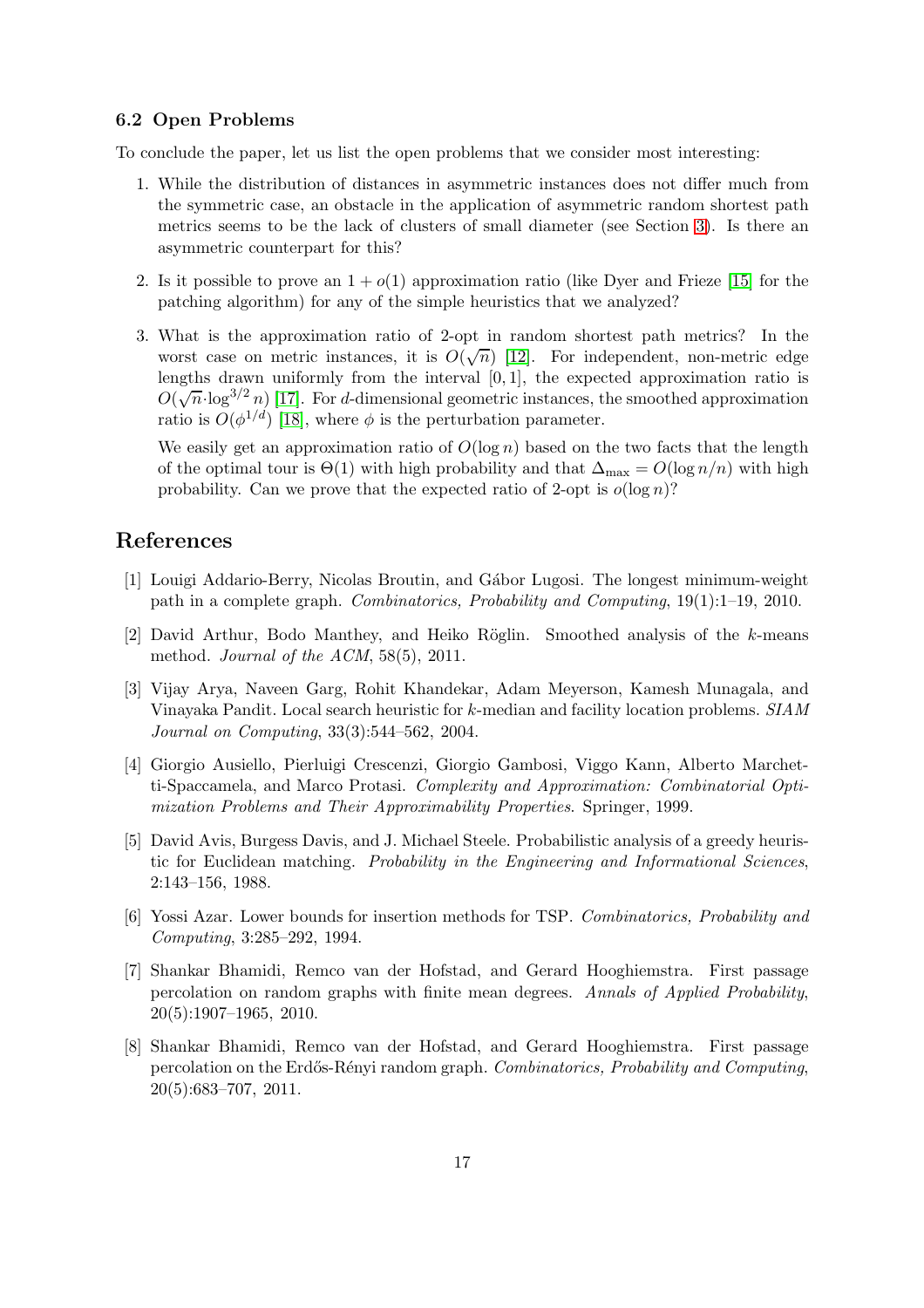- <span id="page-17-10"></span>[9] Shankar Bhamidi, Remco van der Hofstad, and Gerard Hooghiemstra. Universality for first passage percolation on sparse random graphs. Technical Report 1210.6839 [math.PR], arXiv, 2012.
- <span id="page-17-2"></span><span id="page-17-1"></span>[10] Nathaniel D. Blair-Stahn. First passage percolation and competition models. Technical Report 1005.0649v1 [math.PR], arXiv, 2010.
- <span id="page-17-15"></span>[11] S. R. Broadbent and J.M. Hammersley. Percolation processes. I. Crystals and mazes. Proceedings of the Cambridge Philosophical Society, 53(3):629–641, 1957.
- [12] Barun Chandra, Howard J. Karloff, and Craig A. Tovey. New results on the old k-opt algorithm for the traveling salesman problem. SIAM Journal on Computing, 28(6):1998– 2029, 1999.
- <span id="page-17-12"></span><span id="page-17-4"></span>[13] Robert Davis and Armand Prieditis. The expected length of a shortest path. Information Processing Letters, 46(3):135–141, 1993.
- <span id="page-17-8"></span>[14] Martin Dyer, Alan Frieze, and Boris Pittel. The average performance of the greedy matching algorithm. Annals of Applied Probability, 3(2):526–552, 1993.
- <span id="page-17-3"></span>[15] Martin E. Dyer and Alan M. Frieze. On patching algorithms for random asymmetric travelling salesman problems. Mathematical Programming, 46:361–378, 1990.
- [16] Maren Eckhoff, Jesse Goodman, Remco van der Hofstad, and Francesca R. Nardi. Short paths for first passage percolation on the complete graph. Journal of Statistical Physics, 151(6):1056–1088, 2013.
- <span id="page-17-14"></span>[17] Christian Engels and Bodo Manthey. Average-case approximation ratio of the 2-opt algorithm for the TSP. Operations Research Letters, 37(2):83–84, 2009.
- <span id="page-17-13"></span><span id="page-17-0"></span>[18] Matthias Englert, Heiko Röglin, and Berthold Vöcking. Worst case and probabilistic analysis of the 2-Opt algorithm for the TSP. Algorithmica, 68(1):190–264, 2014.
- <span id="page-17-7"></span>[19] Alan M. Frieze. On random symmetric travelling salesman problems. Mathematics of Operations Research, 29(4):878–890, 2004.
- <span id="page-17-6"></span>[20] Alan M. Frieze and G. R. Grimmett. The shortest-path problem for graphs with random arc-lengths. Discrete Applied Mathematics, 10:57–77, 1985.
- [21] Refael Hassin and Eitan Zemel. On shortest paths in graphs with random weights. Mathematics of Operations Research, 10(4):557–564, 1985.
- <span id="page-17-11"></span>[22] Remco van der Hofstad, Gerard Hooghiemstra, and Piet van Mieghem. First passage percolation on the random graph. Probability in the Engineering and Informational Sciences, 15(2):225–237, 2001.
- <span id="page-17-9"></span>[23] Remco van der Hofstad, Gerard Hooghiemstra, and Piet van Mieghem. Size and weight of shortest path trees with exponential link weights. Combinatorics, Probability and Computing, 15(6):903–926, 2006.
- <span id="page-17-5"></span>[24] Svante Janson. One, two, three times  $\log n/n$  for paths in a complete graph with edge weights. Combinatorics, Probability and Computing, 8(4):347–361, 1999.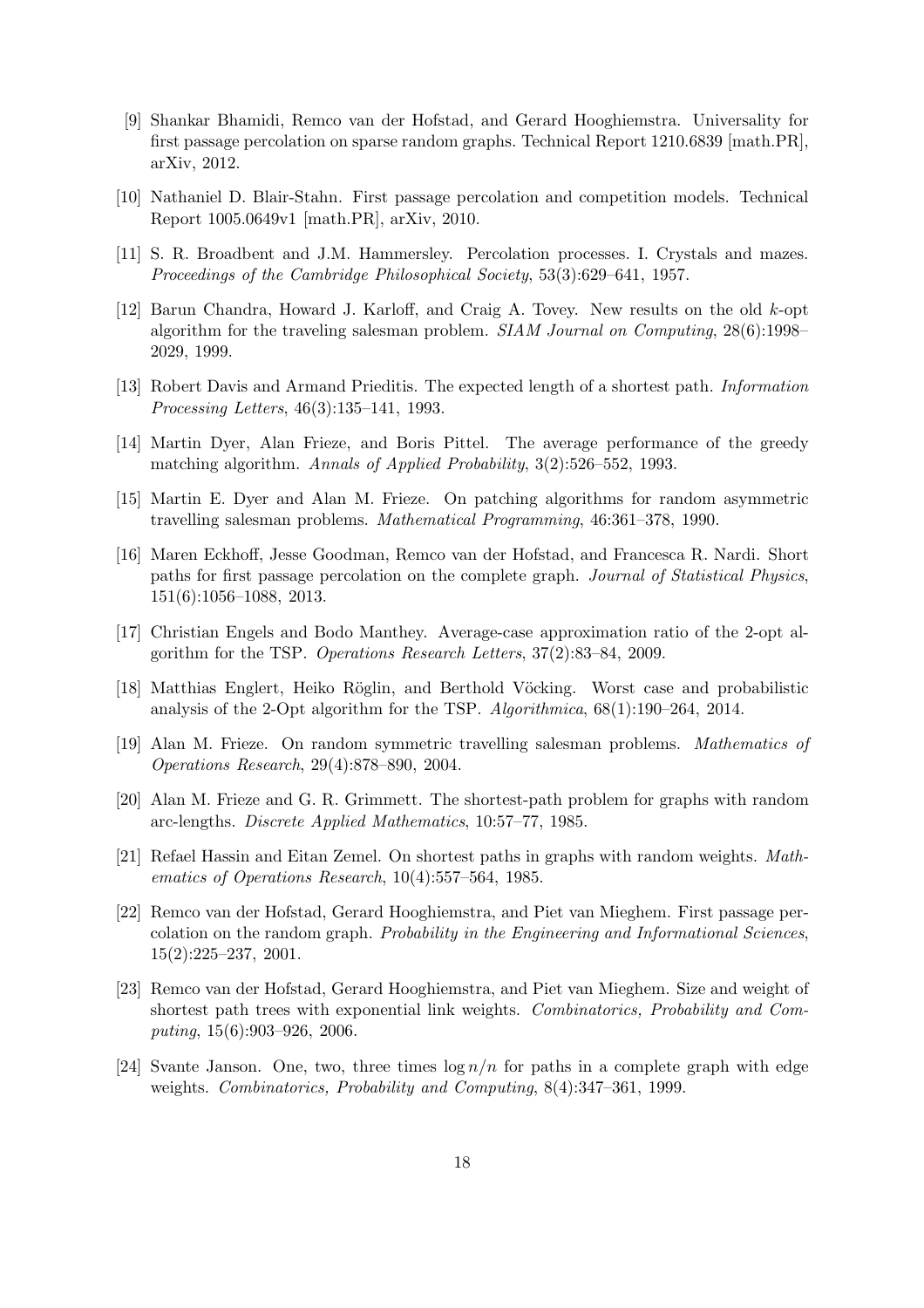- <span id="page-18-10"></span>[25] David S. Johnson and Lyle A. McGeoch. Experimental analysis of heuristics for the STSP. In Gregory Gutin and Abraham P. Punnen, editors, The Traveling Salesman Problem and its Variations, chapter 9. Kluwer, 2002.
- <span id="page-18-2"></span><span id="page-18-0"></span>[26] Richard M. Karp. Probabilistic analysis of partitioning algorithms for the travelingsalesman problem in the plane. Mathematics of Operations Research, 2(3):209–224, 1977.
- [27] Richard M. Karp and J. Michael Steele. Probabilistic analysis of heuristics. In Eugene L. Lawler, Jan Karel Lenstra, Alexander H. G. Rinnooy Kan, and David B. Shmoys, editors, The Traveling Salesman Problem: A Guided Tour of Combinatorial Optimization, pages 181–205. Wiley, 1985.
- <span id="page-18-11"></span><span id="page-18-6"></span>[28] Walter Kern. A probabilistic analysis of the switching algorithm for the TSP. Mathematical Programming, 44(2):213–219, 1989.
- <span id="page-18-4"></span>[29] István Kolossváry and Júlia Komjáthy. First passage percolation on inhomogeneous random graphs. Technical Report 1201.3137v1 [math.PR], arXiv, 2012.
- [30] V. G. Kulkarni and V. G. Adlakha. Maximum flow in planar networks in exponentially distributed arc capacities. Communications in Statistics. Stochastic Models, 1(3):263–289, 1985.
- <span id="page-18-5"></span>[31] Vidyadhar G. Kulkarni. Shortest paths in networks with exponentially distributed arc lengths. Networks, 16(3):255–274, 1986.
- <span id="page-18-12"></span>[32] Vidyadhar G. Kulkarni. Minimal spanning trees in undirected networks with exponentially distributed arc weights. Networks, 18(2):111–124, 1988.
- [33] Bodo Manthey and Rianne Veenstra. Smoothed analysis of the 2-Opt heuristic for the TSP: Polynomial bounds for Gaussian noise. In Leizhen Cai, Siu-Wing Cheng, and Tak-Wah Lam, editors, *Proc. 24th Int. Symp.* on Algorithms and Computation *(ISAAC)*, volume 8283 of Lecture Notes in Computer Science, pages 579–589. Springer, 2013.
- <span id="page-18-3"></span>[34] Yuval Peres, Dmitry Sotnikov, Benny Sudakov, and Uri Zwick. All-pairs shortest paths in  $O(n^2)$  time with high probability. Journal of the ACM, 60(4):26, 2013.
- <span id="page-18-7"></span>[35] Edward M. Reingold and Robert Endre Tarjan. On a greedy heuristic for complete matching. SIAM Journal on Computing, 10(4):676–681, 1981.
- <span id="page-18-9"></span>[36] Daniel J. Rosenkrantz, Richard E. Stearns, and Philip M. Lewis II. An analysis of several heuristics for the traveling salesman problem. SIAM Journal on Computing, 6(3):563–581, 1977.
- <span id="page-18-13"></span><span id="page-18-8"></span>[37] Sheldon M. Ross. Introduction to Probability Models. Academic Press, 10th edition, 2010.
- [38] Kenneth J. Supowit, David A. Plaisted, and Edward M. Reingold. Heuristics for weighted perfect matching. In Proc. of the 12th Annual ACM Symposium on Theory of Computing (STOC), pages 398–419. ACM, 1980.
- <span id="page-18-1"></span>[39] A. M. Vershik. Random metric spaces and universality. Russian Mathematical Surveys, 59(2):259–295, 2004.